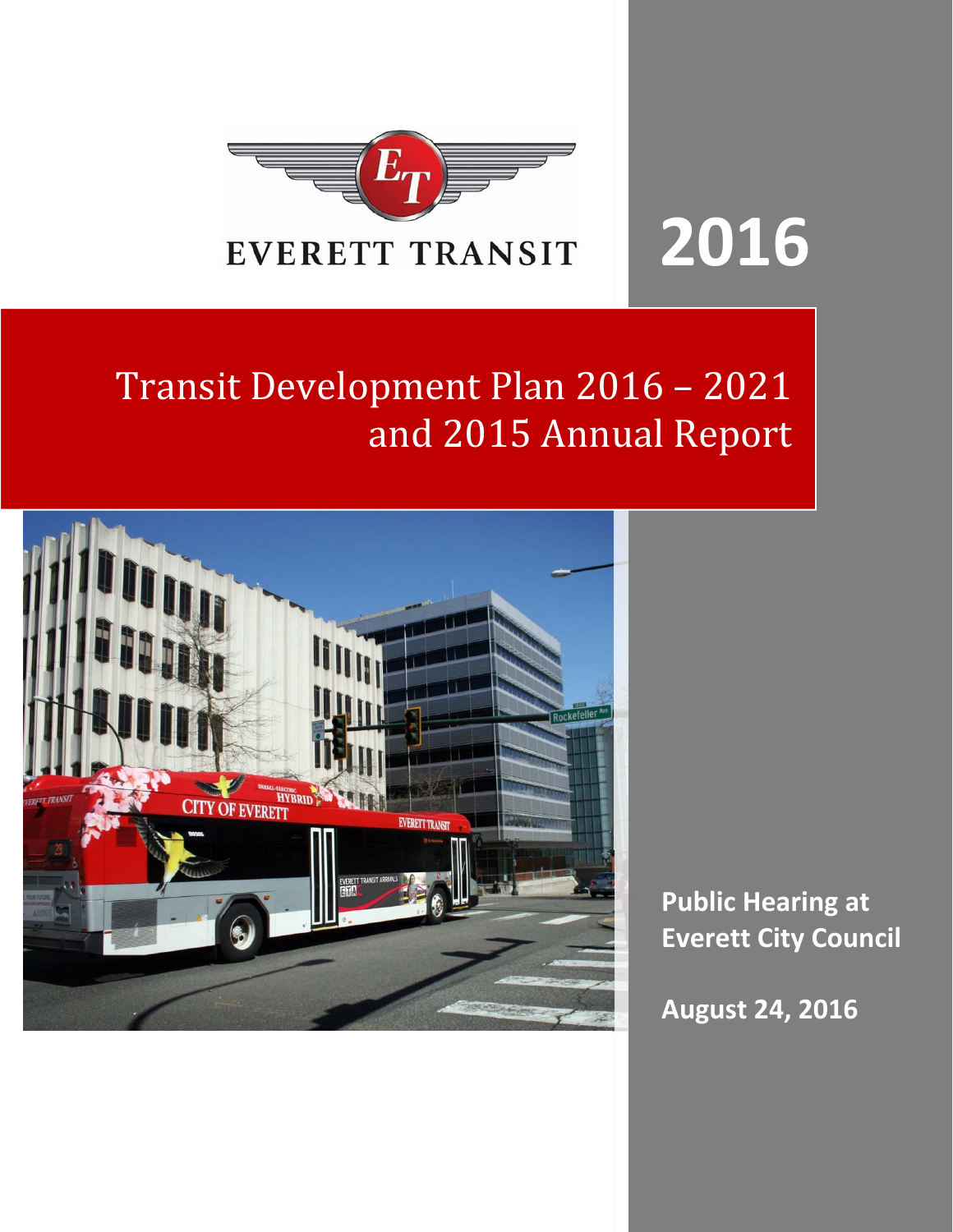# **Table of Contents**

| <b>Section</b> | <b>Title</b>                                             | Page |
|----------------|----------------------------------------------------------|------|
| I:             |                                                          |      |
| II:            |                                                          |      |
| III:           |                                                          |      |
| IV:            |                                                          |      |
| V:             |                                                          |      |
| VI:            |                                                          |      |
| VII:           |                                                          |      |
| VIII:          |                                                          |      |
| IX:            |                                                          |      |
| Х:             | Operating & Capital Revenue and Expenditures 2015-202111 |      |
|                |                                                          |      |
|                |                                                          |      |
|                |                                                          |      |
|                |                                                          |      |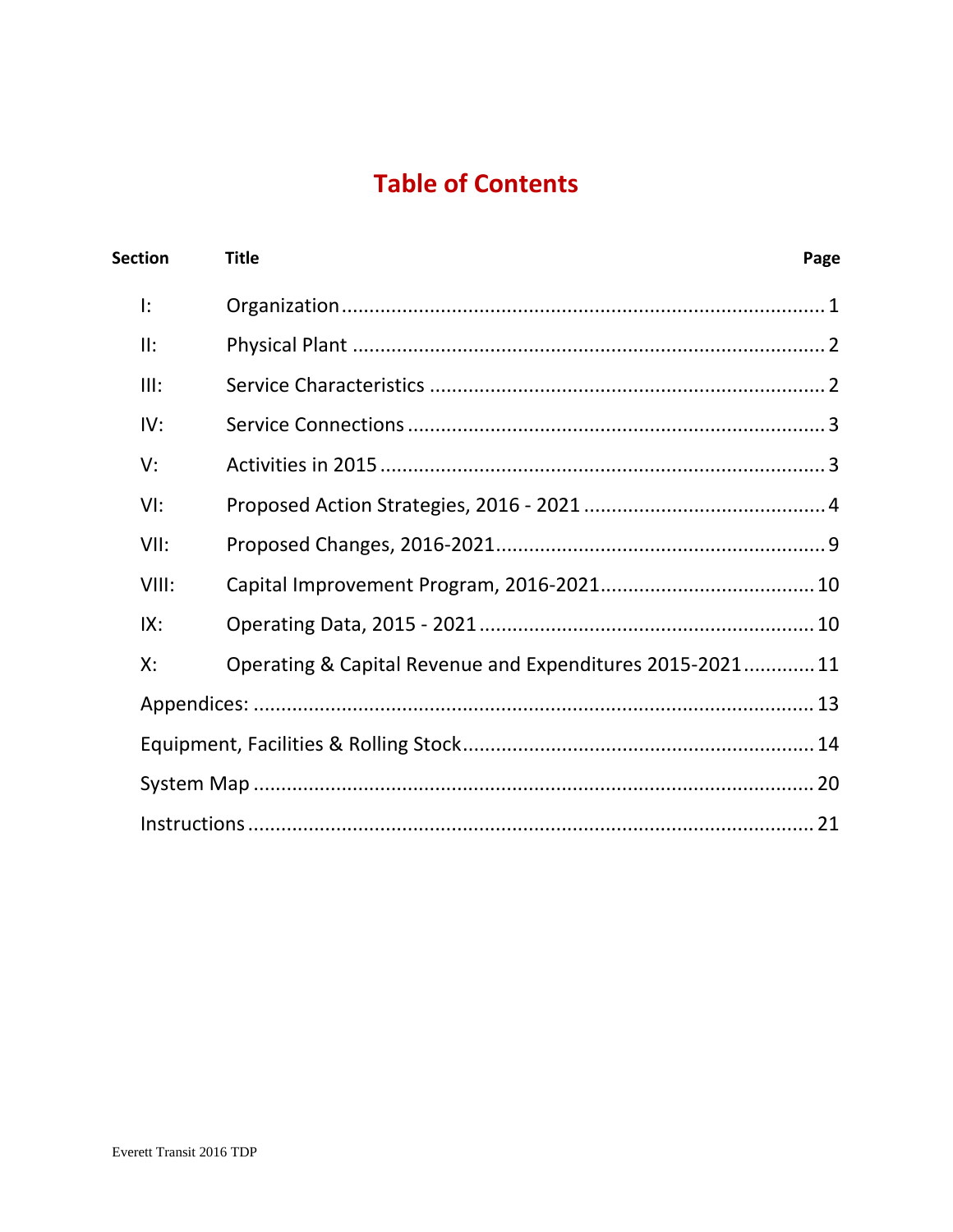# **Section I: Organization**

Everett Transit is a municipally owned and operated transit system.

| Department:              | <b>Transportation Services</b>                                    |
|--------------------------|-------------------------------------------------------------------|
| Divisions:               | <b>Transit and Motor Vehicles</b>                                 |
| <b>Transit Sections:</b> | Administration, Transportation Services, Finance, Everett Station |

The Mayor is the Chief Executive Officer of the City of Everett. The Transportation Services Director is part of the Mayor's senior management team.

The Transportation Services section encompasses daily operations and support functions to daily operations. It also includes other services to external customers such as the administration of the state‐mandated Commute Trip Reduction (CTR) program.

The Everett Municipal Code gives the Mayor the authority to modify service and adjust schedules. The Everett City Council has the authority to establish fares and recommend tax rates, subject to voter approval.

As of January 2016, the Transit Division employed 146 full‐time equivalents allocated to the following sections:

| Fixed-Route:            | 100 |
|-------------------------|-----|
| Demand Response:        | 37  |
| <b>Everett Station:</b> | q   |

The Organization Chart below depicts the staffing levels and distribution for Everett Transit as of January 2016.

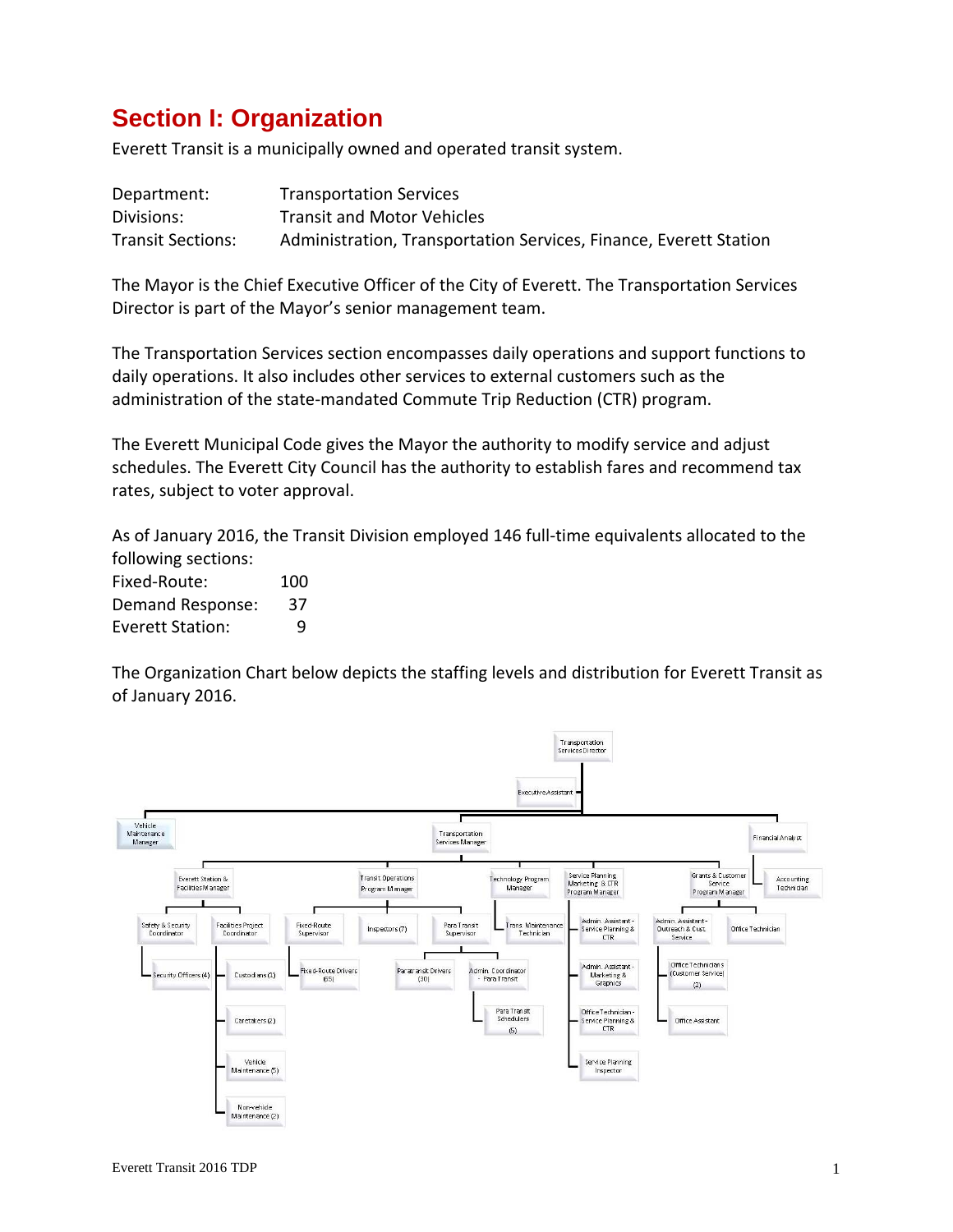# **Section II: Physical Plant**

Everett Transit (ET) has the following office and facility locations:

Administrative Offices 3201 Smith Ave., Suite 215 Everett, WA 98201

Maintenance Facilities 3227 Cedar St. Everett, WA 98201

North Operations Base 2911 California Ave. Everett, WA 98201

3225 Cedar Street Everett, WA 98201

Everett Station 3201 Smith Ave. Everett, WA 98201 College Station 2200 Tower St. Everett, WA 98201 Mall Station 1330 SE Everett Mall Way Everett, WA 98204

In addition to the administrative and maintenance facilities, Everett Transit owns and administers a regional multi‐modal transportation and employment service center known as Everett Station. Please reference the appendix for a list of Everett Transit's equipment, facilities, and revenue vehicles.

# **Section III: Service Characteristics**

As of December 31, 2015, Everett Transit provided fixed-route service on twelve routes and corresponding paratransit service. The major route layover/destination areas are near the Everett Community College in North Everett, Everett Station, the Central Business District, and the Everett Mall in South Everett. Reference the appendix to view a system map depicting the entire Everett Transit service area.

Most regular routes operate seven days per week and on holidays*.* Weekday service includes the Boeing Plant, the business parks, and the Mukilteo Ferry. System headways vary between 15 and 60 minutes on weekdays, 20 and 60 minutes on Saturday, and 30 and 60 minutes on Sunday. The span of service is generally from 4:30 a.m. to 11:30 p.m. on weekdays and from 7 a.m. to 10 p.m. on Saturdays and Sundays.

| Everett Transit Fare Structure per Boarding (effective January 1, 2016):                                                                                              |  |
|-----------------------------------------------------------------------------------------------------------------------------------------------------------------------|--|
|                                                                                                                                                                       |  |
|                                                                                                                                                                       |  |
|                                                                                                                                                                       |  |
| Para Transit, ADA or age 65 and over (Demand Responsive Service)\$1.00                                                                                                |  |
| Note: Fixed-route commuter fare is applicable to ET Route 70, and is equal to Community<br>Transit's local fare: Adult (19-64) \$2.25; Youth (6-18) \$1.50; RRFP \$1. |  |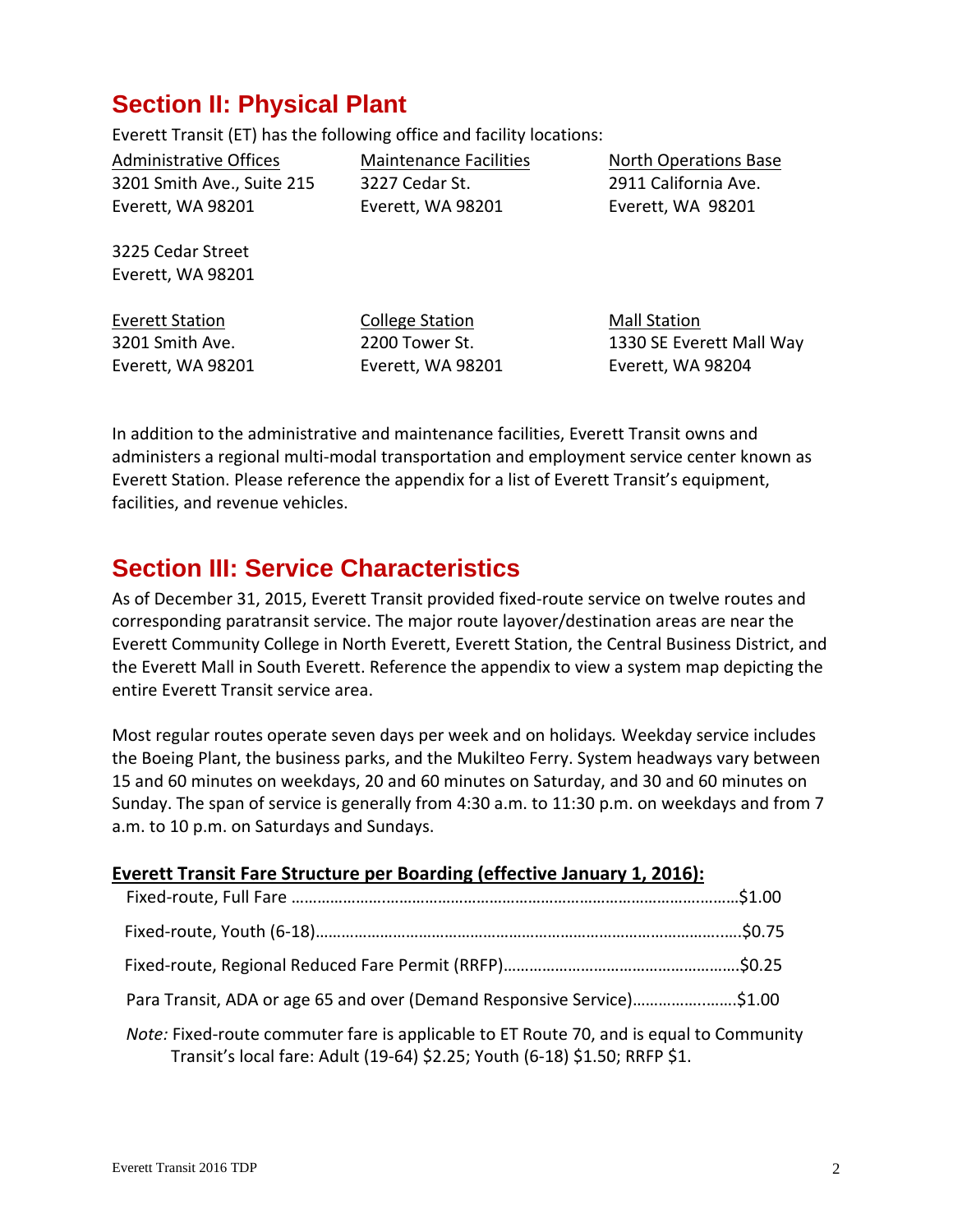### **Everett Transit Fares for Monthly Passes and Ticket Books:**

- ORCA cards may be used to load monthly passes and/or dollar value for fare payment. The cost of monthly PugetPasses associated with the ET fares are: Full Fare \$36; Youth \$27; an ET –only monthly pass is available for RRFP holders for \$9.
- Fixed-route ticket books are available only to social services agencies for either youth or full fare.
- Paratransit ticket books and monthly passes are available to eligible customers for use on ET paratransit vans, but are also accepted on ET fixed‐route buses.

# **Section IV: Service Connections**

Everett Transit provides service to the following major destinations/areas:

- Everett Community College
- Everett Mall
- Naval Station Everett
- Boeing Everett Plant
- Everett Station (Park and Ride, WorkSource, Amtrak, Greyhound and regional transit connections)
- Everett Central Business District
- Everett Clinic
- Mukilteo Ferry Dock
- Providence Hospitals
- Everett Public Libraries
- Everett Group Health Cooperative
- Everett Senior Center
- Eastmont Park and Ride
- WA State DSHS/Employment Security
- South Everett Freeway Station
- Mariner Park and Ride
- Social Security Office
- Everett Marina
- Silver Lake Park
- Forest Park
- Legion Park
- Cascade High School
- Everett High School
- Sequoia High School
- Everett Gospel Mission
- Snohomish County Complex
- Merrill Creek/Hardeson Business Area

Numerous common bus stops are shared with Sound Transit, the regional system, and Community Transit, the countywide system, within our city limits. ET also connects in Mukilteo with the Washington State Ferry (WSF) system's service between Mukilteo and Clinton.

# **Section V: Activities in 2015**

Several major activities were continued in 2015. At the regional level, staff time was dedicated to the coordination of activities with Sound Transit's regional express transit service, Community Transit's *Swift* (BRT) and local service, and with regional paratransit service providers. Resources were committed to numerous interagency committees on planning, fares, marketing, accessibility, and customer service issues for the bus routes connecting Everett with the Puget Sound region.

Replaced four shelters damaged by vehicles, installed six ten‐gallon trash cans (four replacements, two new), installed two simme seats (one replacement and one new).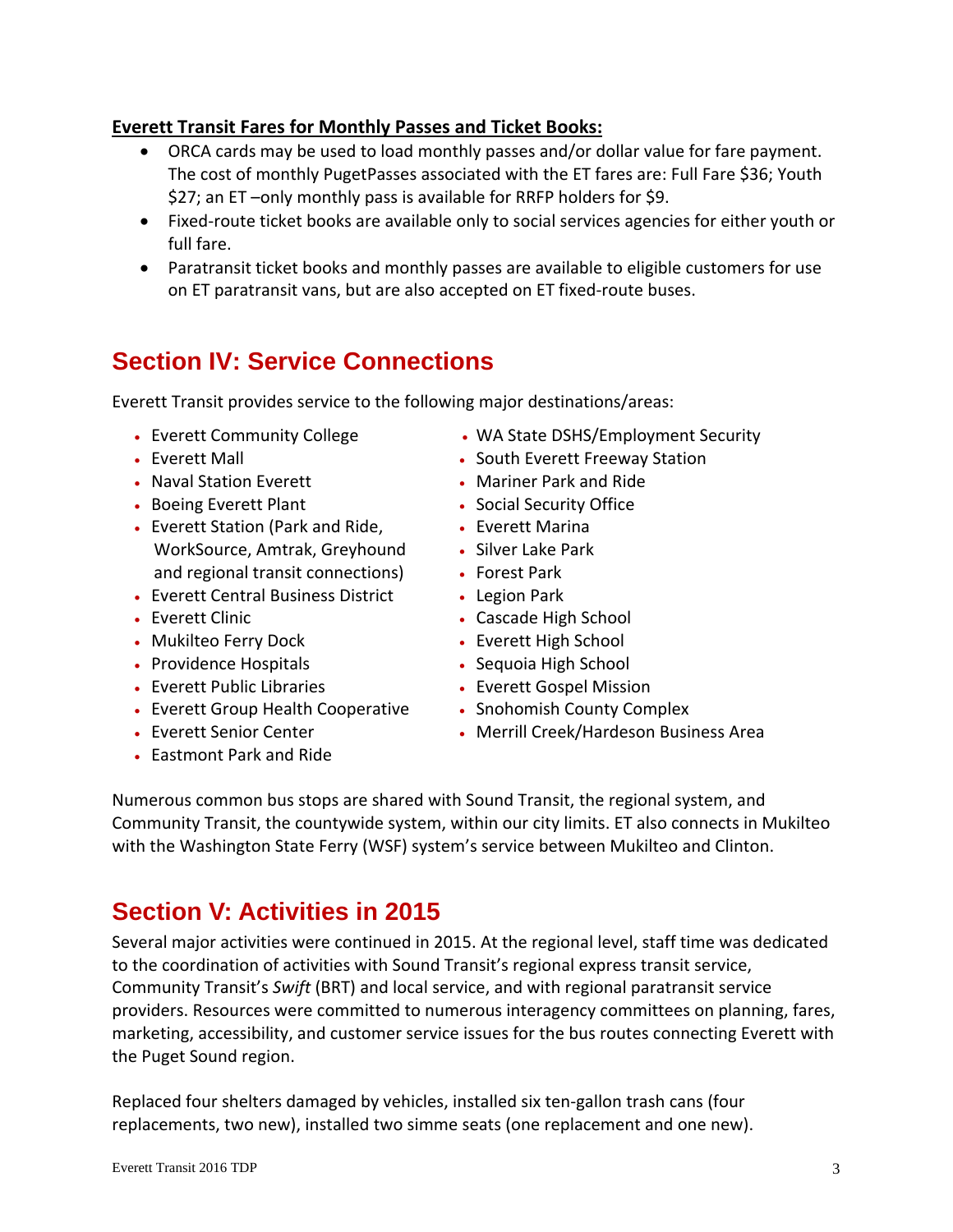Continued customer access to real‐time information through the Everett Transit Arrivals (ETA) program, and promoted the use of the system.

Continued participation in the Washington State Department of Transportation EIS, site selection, and pre-design of the Mukilteo Multi-modal station. This multi-agency effort will lead to significantly improved bus, ferry, and train connections within the City of Mukilteo.

Testing and validation of all Integrated Transit Technology systems, on fixed‐route and paratransit vehicles, continued in 2015. These systems included automatic passenger counters, automatic stop announcements, automatic vehicle locators, and mobile data terminals.

Federal grants funded Everett Station Preventive Maintenance projects and preventive maintenance on vehicles.

Funding received from WSDOT through the Paratransit Operating Grant.

Funding awarded from WSDOT for the North Broadway Improvement Project.

WSDOT funding received for the Everett in Motion project. The community‐based trip reduction program is complementing the existing Commute Trip Reduction program, and was launched late 2015.

Voices of Everett (VET) customer comment data base implemented.

Everett Transit completed the 2012‐2015 Federal Transit Administration Triennial Review and achieved a perfect score.

Participated with Community Transit for Disadvantaged Business Enterprise (DBE) Outreach event.

Partnered with Community Transit and consolidated paratransit eligibility applications and fixed-route trip planning services.

Consolidated fixed‐route fleet to one base.

Launched a new website to better present information to customers.

### **Section VI: Proposed Action Strategies, 2016 - 2021**

For the 2016‐2021 time period, the following action strategies will be pursued to meet the five State Policy Objectives listed below.

**1) Preserve existing public transportation service levels.**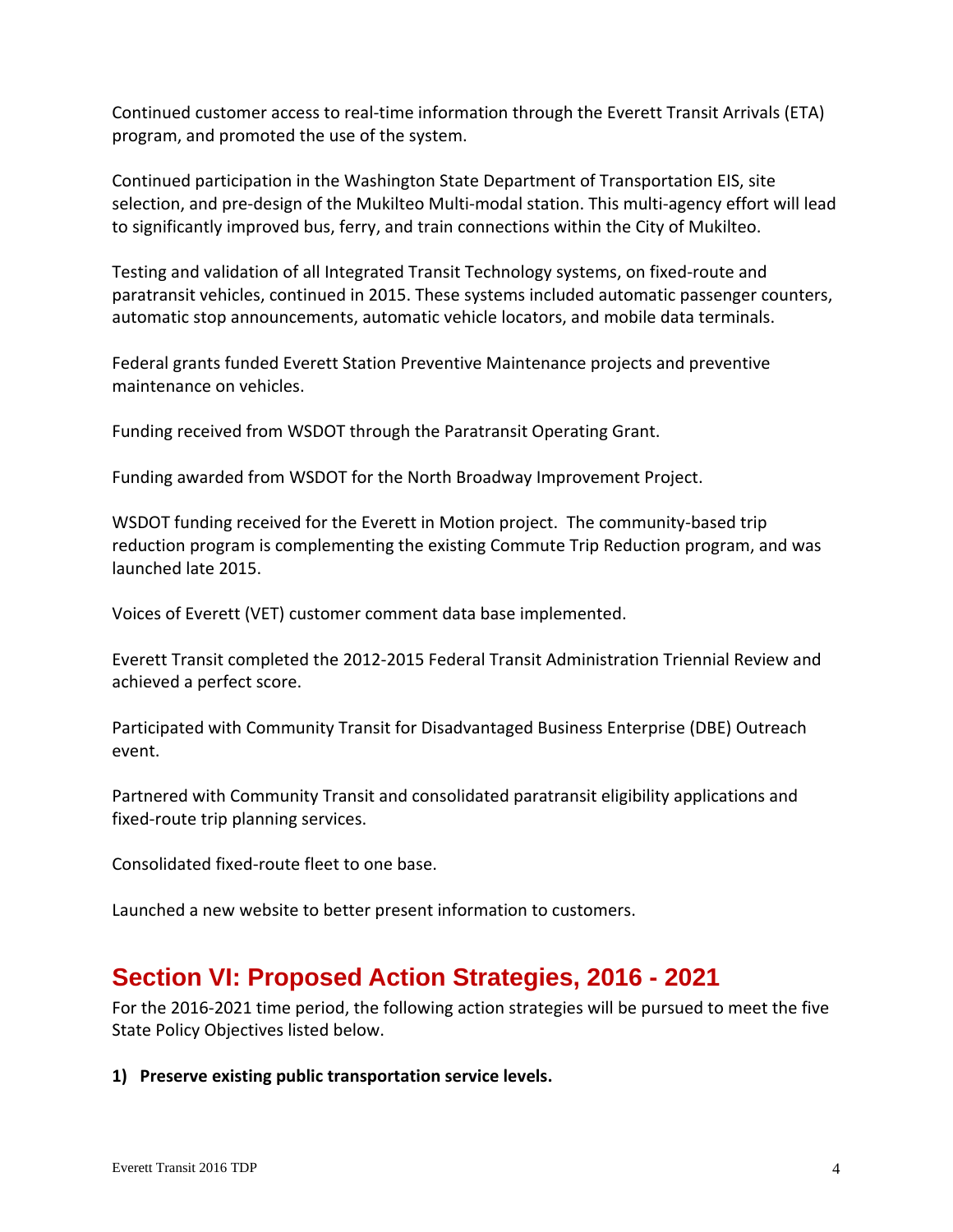#### **a) Continue implementing strategic service adjustments.**

- i) Monitor and modify, as necessary, during the short-term, fixed-route service to optimize service effectiveness and to operate within budget.
- ii) Conduct daily boarding counts on fixed‐route service and institute supplemental monitoring measures. These counts will continue through 2017 in order to validate information gathered through the new automated passenger counting system.
- iii) Evaluate performance indicators and institute appropriate modifications to the system to achieve established goals of service effectiveness and cost efficiency.
- iv) Utilize public comments and information from public meetings to develop route and schedule changes for even greater customer service.
- v) Continue validation of integrated technology systems including automatic passenger counters, automatic stop announcements, and automatic vehicle locators on all fixed‐route vehicles.
- vi) Continue coordination with Community Transit for both local and *Swift* (BRT) services.

#### **b) Improve fixed‐route effectiveness by increasing boardings‐per‐revenue‐hour.**

- i) Through the use of transit's boarding count database, identify those trips that have boardings that are below the system's average boardings‐per‐revenue‐hour.
- ii) Evaluate those trips that are below the system's average boardings-per-revenuehour. Consider deleting or modifying those trips as appropriate.
- iii) Increase service to meet the demand on the routes/trips that have the potential to exceed the system's average boardings‐per‐revenue‐hour.
- iv) Develop target-marketing strategies based on ridership surveys that identify service enhancements or improvements in the delivery of service.

#### **c) Improve customer information:**

- i) Continue interagency schedule coordination, develop and update transit schedule booklets, and create timely information materials to improve communications with our customers.
- ii) Monitor and adjust how customer information is delivered with the computerization of telephone‐assisted information services and the periodic updating of the established Everett Transit website.
- iii) Continue to evaluate and modify the tracking and response system for customer comments.
- iv) Continue outreach to support non‐English speaking customers through ET's Limited English Proficiency Plan.
- v) Maintain website and continue to improve online customer experience, continue social media updates for event updates and rider alerts.
- vi) Maintain partnership with Community Transit for fixed-route trip planning services.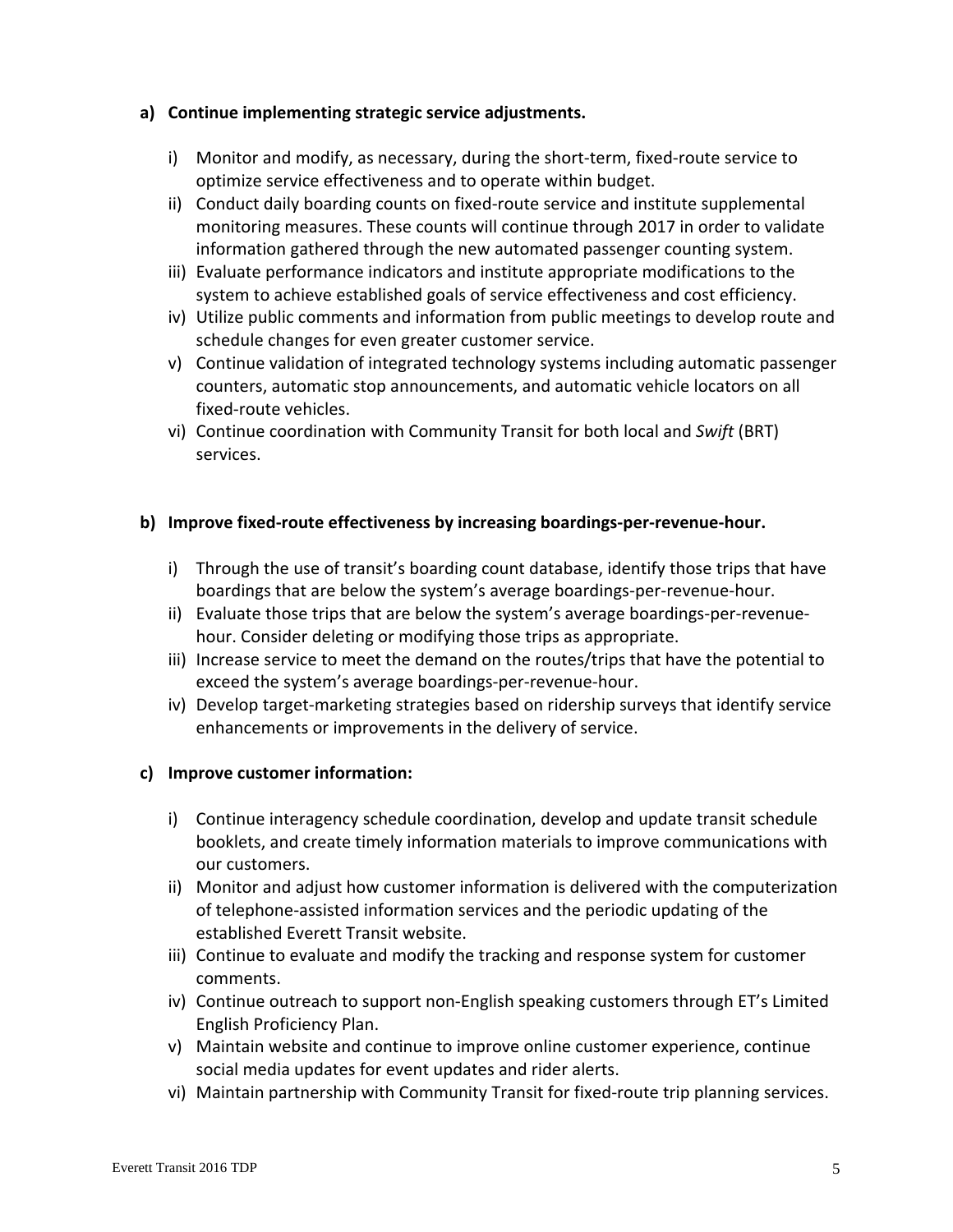### **d) Increase community, customer, and employee involvement in the transit planning process.**

- i) Solicit customer input through public meetings, customer surveys, and transit fairs at employment sites affected by City's Commute Trip Reduction Ordinance.
- ii) Utilize the new VET customer comment database to assist in assessing customer requests for service.
- iii) Provide briefings and transit updates to civic and community organizations and to neighborhood associations throughout the year upon request.
- iv) Continue to evaluate each customer request for service in a timely and fair manner.

### **e) Implement recommendations for continued service and routing enhancements through downtown Everett.**

- i) Maintain a public process for public comments on potential impacts to service in the downtown service area and take into consideration service provided by Everett Transit, Community Transit, and the regional service of Sound Transit.
- ii) Continue coordination and planning efforts with the Port of Everett for public transportation elements of the North Marina re‐development project including transportation links to downtown and Everett Station.
- iii) Participate in planning effort for the Washington State University developments next to the Everett Community College campus.

### **f) Continue to utilize the City's GIS services for fixed‐route system analysis and transit facility improvements planning.**

- i) Expand the use of a GIS database to track bus stops, facilities, and amenities for maintenance purposes.
- ii) Create and identify mapping layers to be used in: 1) delineating bus service on existing roadways; 2) bus stops and facilities/amenities; and 3) referencing of bus routes in the City for the purpose of land use permitting, roadway impacts, and other related activities.

### **2) Preserve existing public transportation facilities and equipment.**

- a) Continue to use preventive maintenance in order to keep equipment and facilities in optimal condition.
- b) Replace aging fleet as funds become available. Between 2016 and 2021 approximately 22 fixed‐route vehicles and approximately 20 paratransit vehicles are due for replacement.
- c) Continue to replace and add shelters, benches, and trash receptacles as funds become available.
- d) In 2016, begin work on the N Broadway Transit Improvement Project. This will include realigning several stops with newly constructed bus bulbs.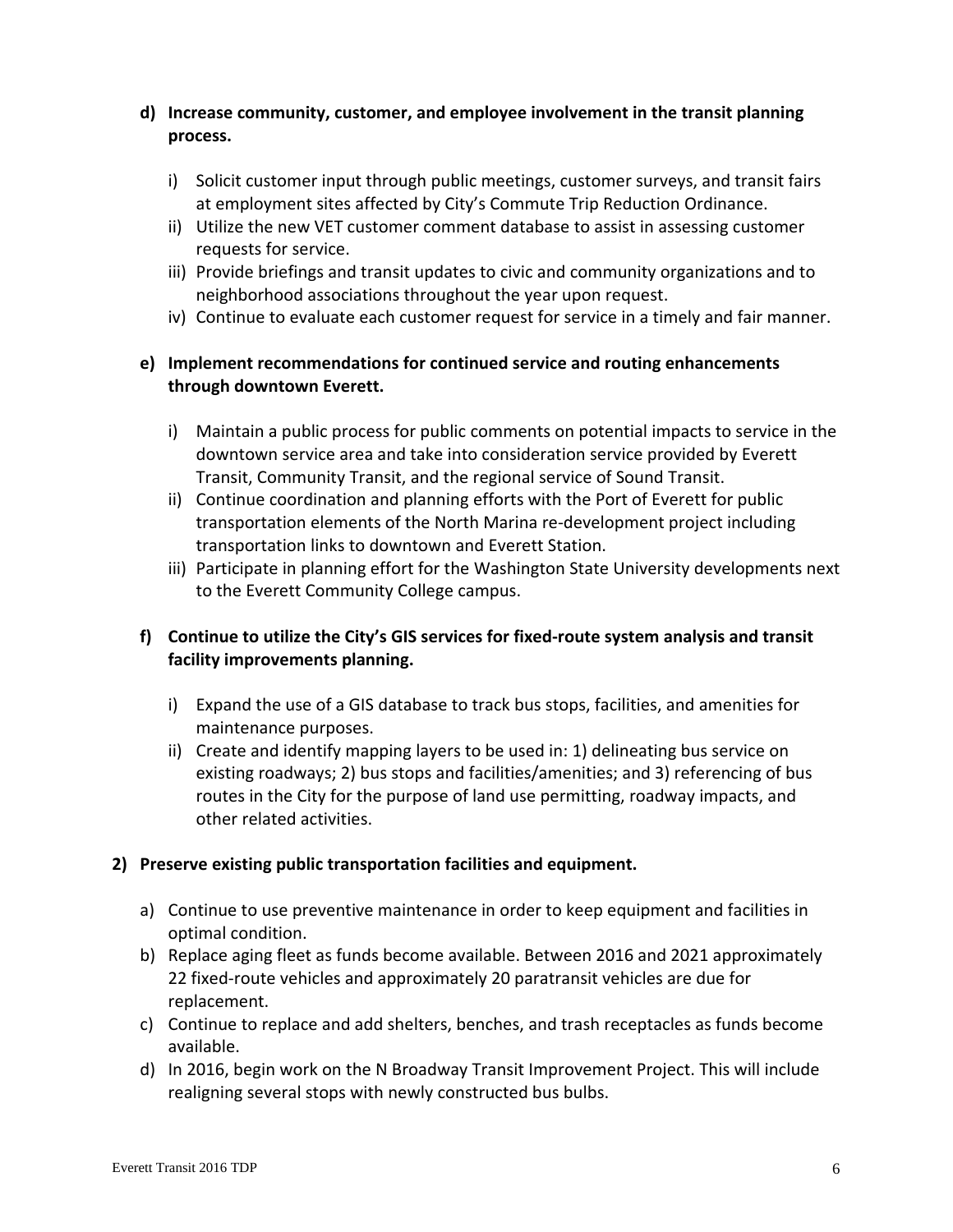- e) Purchase land, design and develop new fixed‐route and paratransit operating base to accommodate future growth, including electric vehicle operations.
- f) Begin introducing electric vehicles to fixed-route fleet.
- g) Develop Transit Asset Management Plan (TAM)

### **3) Integrate public transportation services into a coordinated system linked by inter‐modal facilities.**

Continue support of the multi‐modal transportation center at Everett Station, including the direct management of Station's operations, maintenance and security, and continue coordination of transit, intercity bus, and rail services.

### **4) Public transportation providers will continue to meet ADA and state barrier‐free design regulations and improve mobility for the special needs population.**

- a) Continue to meet all the requirements of the ADA as it applies to fixed‐route and paratransit services.
- b) Maintain partnership with Community Transit in processing paratransit eligibility applications.
- c) Provide all customer materials including schedule books and information brochures in alternative formats upon request.
- d) Ensure all capital facilities and telecommunication equipment will meet ADA requirements.
- e) Develop ADA Transition plan/transportation element.
- **5) Improve and develop urban public transportation services, facilities, and programs, including as options HCT, HOV lanes, and transportation demand management (TDM), to respond to growth and to meet local and regional economic development, congestion, energy and clean air objectives.**

Everett Transit continues to work with other Puget Sound transportation agencies in the following activities: implementing smart card technology for fare payment; completion of the Puget Sound core HOV lanes; and funding additional CTR efforts for employers implementing innovate trip reduction measures.

### **a) Continue implementation of the State's Commute Trip Reduction (CTR) Law.**

- i) Evaluate and recommend modifications to affected employers' programs based on survey results, program reviews, and site visits.
- ii) Continue to support affected employers' efforts to reduce single occupant vehicle commute trips and vehicle miles traveled by employees. Coordinate program efforts with WSDOT, Snohomish County, and Community Transit.
- iii) As needed, update the City's existing CTR ordinance to reflect changes in state law and continue to participate in local, regional, and state efforts for training.
- iv) Pursue grant opportunities that allow for the expansion of TDM measures in the City.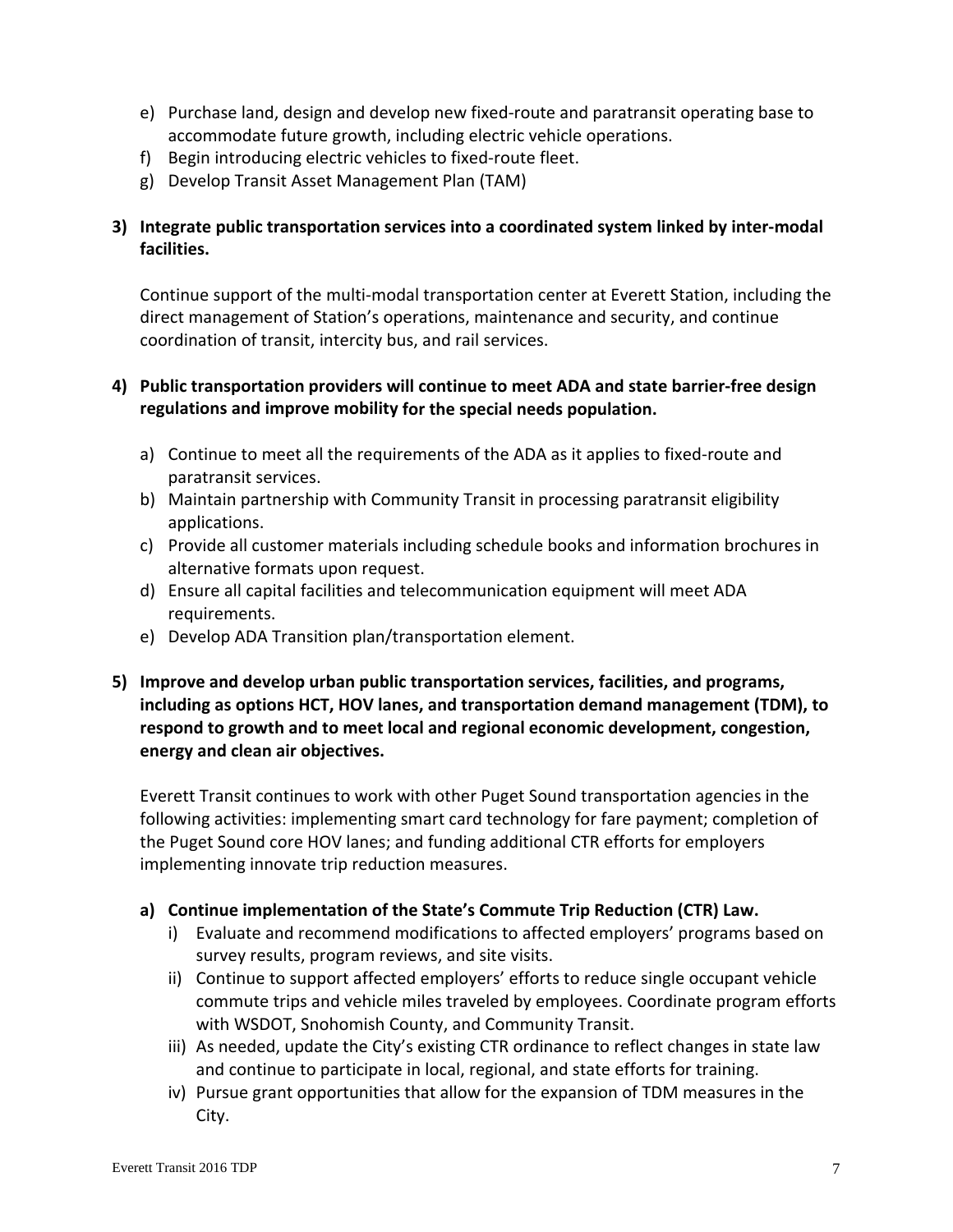v) Use grant funding to continue and promote Everett in Motion, a community‐based trip reduction program, which provides incentives and information in order to reduce the number of all single‐occupant vehicle trips in Everett.

### **b) Increase participation in the City's CTR program (MOVE).**

- i) Continue to promote the use of alternative modes of commuting by City employees.
- ii) Continue to implement the expansion of the MOVE program with a series of new transportation demand management promotional measures.
- iii) Update and distribute the MOVE program brochure to all City employees. Expand the MOVE program with additional marketing and promotions to targeted groups of employees that will increase the use of alternative modes of commuting.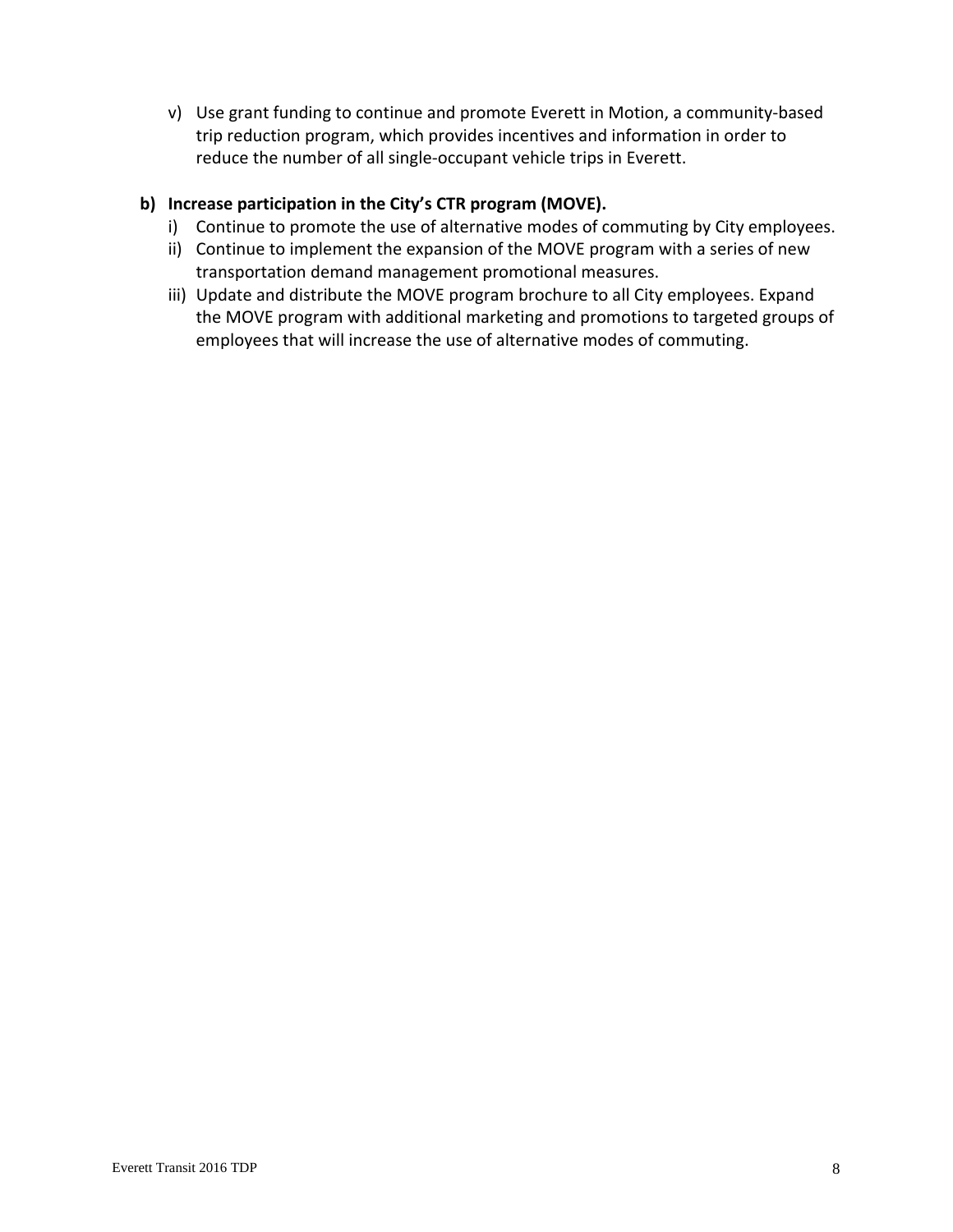# **Section VII: Proposed Changes, 2016-2021**

|                   | 2016                                                                                  |  |  |  |  |  |  |  |  |  |
|-------------------|---------------------------------------------------------------------------------------|--|--|--|--|--|--|--|--|--|
| <b>SERVICES</b>   | Increase fixed-route service by 1,339 revenue hours over 2015 levels.                 |  |  |  |  |  |  |  |  |  |
|                   | Increase paratransit service by 473 revenue hours over 2015 levels.                   |  |  |  |  |  |  |  |  |  |
|                   | Everett Station Preventive Maintenance: Water Leak Intrusion project.                 |  |  |  |  |  |  |  |  |  |
| <b>FACILITIES</b> | Begin planning and design of N Broadway Transit Improvement project.                  |  |  |  |  |  |  |  |  |  |
|                   | Purchase property and begin design of New Operations Base.                            |  |  |  |  |  |  |  |  |  |
| <b>EQUIPMENT</b>  | Replace 3 paratransit vans.                                                           |  |  |  |  |  |  |  |  |  |
| 2017              |                                                                                       |  |  |  |  |  |  |  |  |  |
| <b>SERVICES</b>   | Increase fixed-route service by 2,677 revenue hours over 2016 levels.                 |  |  |  |  |  |  |  |  |  |
|                   | Increase paratransit service by 478 revenue hours over 2016 levels.                   |  |  |  |  |  |  |  |  |  |
|                   | N Broadway Transit Improvement project.                                               |  |  |  |  |  |  |  |  |  |
|                   | Everett Station Preventative Maintenance: Brick Restoration project, resurface and    |  |  |  |  |  |  |  |  |  |
| <b>FACILITIES</b> | restriping of parking lots, HVAC repair, replace glass in 19 bus shelters.            |  |  |  |  |  |  |  |  |  |
|                   | Everett Station camera system upgrades.                                               |  |  |  |  |  |  |  |  |  |
|                   | Everett Station Preventive Maintenance: CCTV Replacement/upgrade.                     |  |  |  |  |  |  |  |  |  |
|                   | Finish design of New Operations Base.                                                 |  |  |  |  |  |  |  |  |  |
| <b>EQUIPMENT</b>  | Service Planning and Development software/hardware update.                            |  |  |  |  |  |  |  |  |  |
|                   | Next Generation ORCA project cost share with region.                                  |  |  |  |  |  |  |  |  |  |
|                   | 2018                                                                                  |  |  |  |  |  |  |  |  |  |
| <b>SERVICES</b>   | No change in fixed-route service revenue hours.                                       |  |  |  |  |  |  |  |  |  |
|                   | Increase paratransit service by 483 revenue hours over 2017 levels.                   |  |  |  |  |  |  |  |  |  |
| <b>FACILITIES</b> | Everett Station Preventative Maintenance: building access management system           |  |  |  |  |  |  |  |  |  |
|                   | (security).                                                                           |  |  |  |  |  |  |  |  |  |
|                   | Replace 4 fixed-route buses with electric buses.                                      |  |  |  |  |  |  |  |  |  |
| <b>EQUIPMENT</b>  | Expand fixed-route fleet by 3 electric buses.                                         |  |  |  |  |  |  |  |  |  |
|                   | Replace 2 paratransit vans.                                                           |  |  |  |  |  |  |  |  |  |
|                   | Replacement and upgrade of on board ITS system.                                       |  |  |  |  |  |  |  |  |  |
|                   | 2019                                                                                  |  |  |  |  |  |  |  |  |  |
| <b>SERVICES</b>   | No change in fixed-route service revenue hours.                                       |  |  |  |  |  |  |  |  |  |
|                   | Increase paratransit service by 487 revenue hours over 2018 levels.                   |  |  |  |  |  |  |  |  |  |
| <b>FACILITIES</b> | Construction of New Operations Base and transition paratransit fleet to the new site. |  |  |  |  |  |  |  |  |  |
| <b>EQUIPMENT</b>  | Replace 5 fixed-route buses.                                                          |  |  |  |  |  |  |  |  |  |
|                   | Next Generation ORCA Hardware/Installation.                                           |  |  |  |  |  |  |  |  |  |
|                   | 2020                                                                                  |  |  |  |  |  |  |  |  |  |
| <b>SERVICES</b>   | No change in fixed-route service revenue hours.                                       |  |  |  |  |  |  |  |  |  |
|                   | Increase paratransit service by 492 revenue hours over 2019 levels.                   |  |  |  |  |  |  |  |  |  |
| <b>FACILITIES</b> | Continue construction of New Operations Base.                                         |  |  |  |  |  |  |  |  |  |
| <b>EQUIPMENT</b>  | Safety and Security Enhancements.                                                     |  |  |  |  |  |  |  |  |  |
|                   | Replace 9 fixed-route buses.                                                          |  |  |  |  |  |  |  |  |  |
|                   | 2021                                                                                  |  |  |  |  |  |  |  |  |  |
| <b>SERVICES</b>   | No change in fixed-route service revenue hours.                                       |  |  |  |  |  |  |  |  |  |
|                   | Increase paratransit service by 497 revenue hours over 2020 levels.                   |  |  |  |  |  |  |  |  |  |
| <b>FACILITIES</b> | Completion of New Operations Base construction and relocation.                        |  |  |  |  |  |  |  |  |  |
| <b>EQUIPMENT</b>  | No change.                                                                            |  |  |  |  |  |  |  |  |  |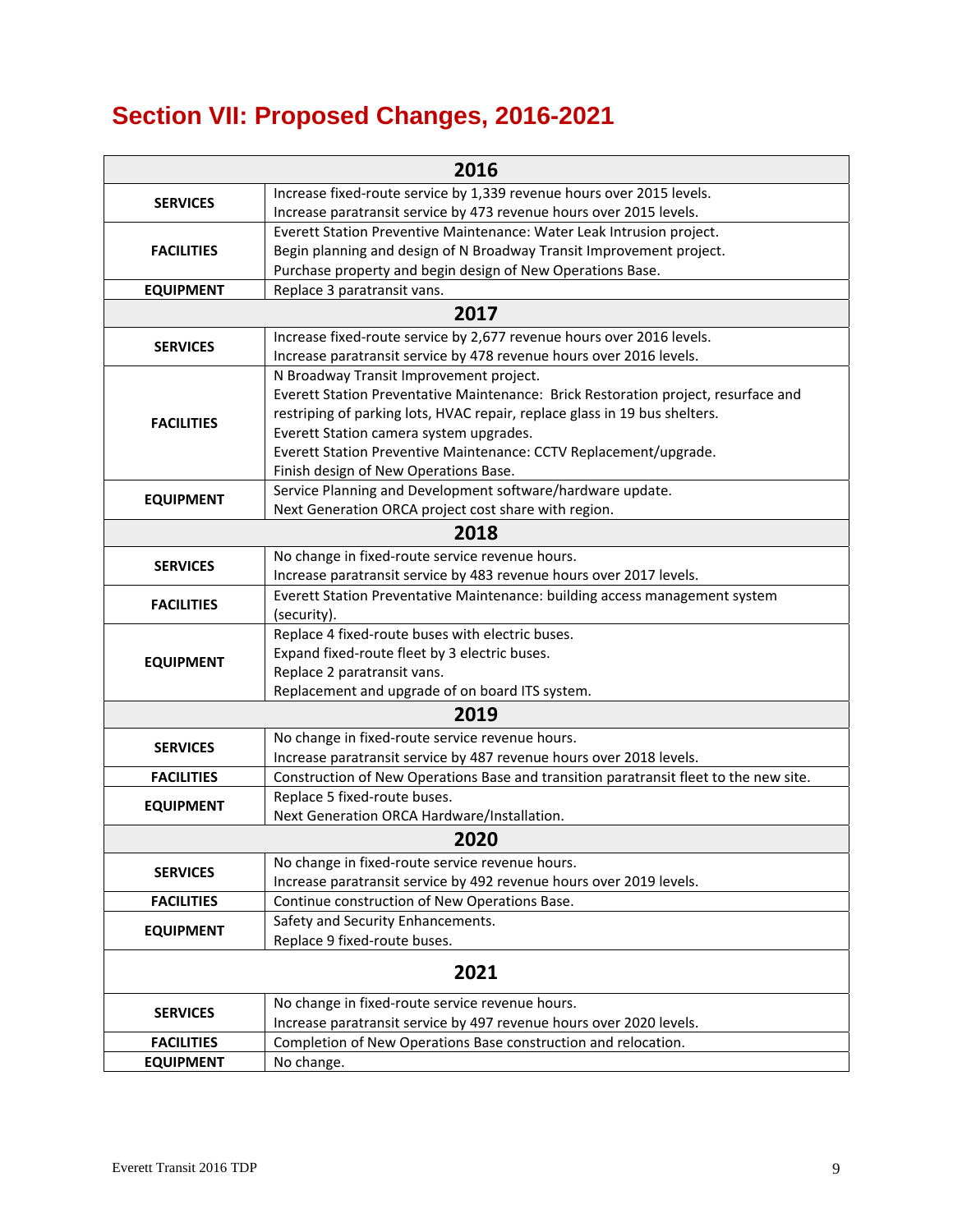| <b>Preservation</b>                 | 2016      | 2017      | 2018      | 2019      | 2020       | 2021      |
|-------------------------------------|-----------|-----------|-----------|-----------|------------|-----------|
| Maintenance Equipment               |           |           |           |           |            |           |
| <b>Paratransit Vehicles</b>         | 350,000   |           | 226,096   |           |            |           |
| <b>Transit Buses</b>                |           |           | 3,951,126 | 6,000,000 | 9,912,500  |           |
| <b>Transit Centers</b>              | 87,528    | 519,654   | 86,603    | 78,473    |            |           |
| <b>Operations Center</b>            | 20,000    |           |           |           |            |           |
| <b>Transit Shelters</b>             |           |           |           |           |            |           |
| <b>Technology Upgrades</b>          |           |           |           |           |            |           |
| <b>Support Equipment</b>            | 300,000   |           |           |           |            |           |
| <b>Improvement</b>                  |           |           |           |           |            |           |
| Maintenance Equipment               |           |           |           |           |            |           |
| <b>Paratransit Vehicles</b>         |           |           |           |           |            |           |
| <b>Transit Buses</b>                |           |           | 4,500,000 |           |            |           |
| Park & Ride Expansion               |           | 250,000   | 250,000   | 250,000   |            |           |
| <b>Transit Shelters (N Broadway</b> |           |           |           |           |            |           |
| <b>Transit Improvement Project)</b> | 50,000    | 2,950,000 |           |           |            |           |
| Parking Garage                      |           |           |           |           |            |           |
| <b>New Operations Base</b>          | 4,145,000 | 500,000   |           | 500,000   | 1,000,000  | 1,000,000 |
| <b>Support Equipment</b>            |           |           |           | 250,000   |            |           |
| <b>Total Capital Expense</b>        | 4,952,528 | 4,219,654 | 9,013,825 | 7,078,473 | 10,912,500 | 1,000,000 |

# **Section VIII: Capital Improvement Program, 2016-2021**

# **Section IX: Operating Data 2015-2021**

| <b>Fixed Route Services</b>               | 2015           | 2016      | 2017      | 2018      | 2019      | 2020      | 2021      |
|-------------------------------------------|----------------|-----------|-----------|-----------|-----------|-----------|-----------|
| <b>Revenue Vehicle Hours</b>              | 100,405        | 101,744   | 104,421   | 104,421   | 104,421   | 104,421   | 104,421   |
| <b>Total Vehicle Hours</b>                | 107,538        | 108,972   | 111,840   | 111,840   | 111,840   | 111,840   | 111,840   |
| <b>Revenue Vehicle Miles</b>              | 1,197,830      | 1,213,801 | 1,245,743 | 1,245,743 | 1,245,743 | 1,245,743 | 1,245,743 |
| <b>Total Vehicle Miles</b>                | 1,362,140      | 1,380,302 | 1,416,626 | 1,416,626 | 1,416,626 | 1,416,626 | 1,416,626 |
| Passenger Trips                           | 1,944,871      | 1,970,803 | 2,022,666 | 2,022,666 | 2,022,666 | 2,022,666 | 2,022,666 |
| <b>Fatalities</b>                         | 0              |           |           |           |           |           |           |
| Reportable Injuries                       |                |           |           |           |           |           |           |
| Collisions                                |                |           |           |           |           |           |           |
| Diesel Fuel Consumed (gallons)            | 308,056        | 312,163   | 320,378   | 320,378   | 320,378   | 320,378   | 320,378   |
|                                           |                |           |           |           |           |           |           |
|                                           |                |           |           |           |           |           |           |
| <b>Demand Response Services</b>           | 2015           | 2016      | 2017      | 2018      | 2019      | 2020      | 2021      |
| Revenue Vehicle Hours                     | 47,312         | 47,785    | 48,263    | 48,746    | 49,233    | 49,725    | 50,223    |
| <b>Total Vehicle Hours</b>                | 50,871         | 51,380    | 51,894    | 52,412    | 52,937    | 53,466    | 54,001    |
| <b>Revenue Vehicle Miles</b>              | 557,712        | 563,289   | 568,922   | 574,611   | 580,357   | 586,161   | 592,023   |
| <b>Total Vehicle Miles</b>                | 617,096        | 623,267   | 629,500   | 635,795   | 642,153   | 648,574   | 655,060   |
| <b>Passenger Trips</b>                    | 121,165        | 122,377   | 123,600   | 124,836   | 126,085   | 127,346   | 128,619   |
| <b>Fatalities</b>                         | $\Omega$       |           |           |           |           |           |           |
| Reportable Injuries                       |                |           |           |           |           |           |           |
| Collisions                                | $\overline{2}$ |           |           |           |           |           |           |
| Gasoline & Diesel Fuel Consumed (gallons) | 117,689        | 118,866   | 120,055   | 121,255   | 122,468   | 123,692   | 124,929   |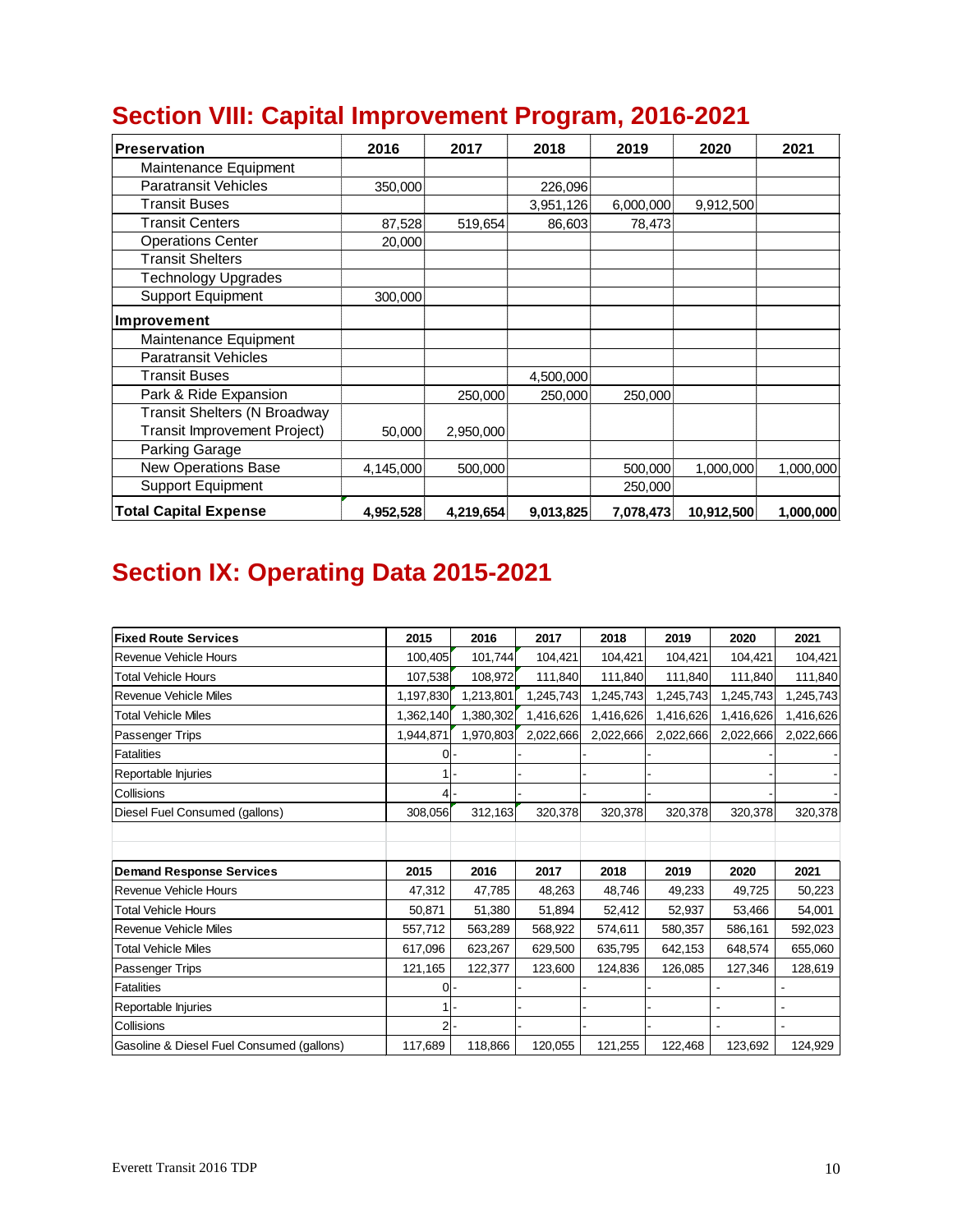# **Section X: Operating and Capital Revenue and Expenditures 2015-2021**

| Beginning Working Capital 01-01-2015          |                          |                          |                          |                          |                           |                              |                          |
|-----------------------------------------------|--------------------------|--------------------------|--------------------------|--------------------------|---------------------------|------------------------------|--------------------------|
| <b>Operating Revenue and Expenditures</b>     | 2015                     | 2016                     | 2017                     | 2018                     | 2019                      | 2020                         | 2021                     |
|                                               | <b>Actuals</b>           | <b>Budgeted</b>          | Estimated                | <b>Estimated</b>         | <b>Estimated</b>          | <b>Estimated</b>             | Estimated                |
| Beginning Balance - January 1,                | 7,827,866                | 9,325,496                | 4,263,733                | 4,442,232                | 2,793,826                 | 1,618,243                    | (354, 857)               |
| <b>Revenues</b>                               |                          |                          |                          |                          |                           |                              |                          |
| Sales Tax (1)                                 | 18,327,232               | 18,370,706               | 18,921,827               | 19,489,482               | 20,074,166                | 20,676,391                   | 21,296,683               |
| Farebox (2)                                   | 1,506,036                | 1,592,845                | 1,465,000                | 1,465,000                | 1,465,000                 | 1,465,000                    | 1,465,000                |
| <b>Sales Tax Mitigation (3)</b>               | 234,767                  | 237,550                  | 237,550                  | 237,550                  | 237,550                   | 237,550                      | 237,550                  |
| FTA Preventive Maintenance (4)                | 495,086                  | 4,552                    | 1,280,742                | 894,450                  | 467,721                   | 467,721                      | 467,721                  |
| <b>State Operating Grants (5)</b>             | 487,897                  | 1,082,289                | 423,381                  | 81,371                   |                           |                              |                          |
| <b>Everett Station (3)</b>                    | 1,019,626                | 1,036,972                | 1,156,494                | 1,156,494                | 1,156,494                 | 1,156,494                    | 1,156,494                |
| Other(3)                                      | 195,580                  | 154,088                  | 196,959                  | 196,959                  | 196,959                   | 196,959                      | 196,959                  |
| <b>Total Operating Revenues</b>               | 22,266,224               | 22,479,002               | 23,681,953               | 23,521,306               | 23,597,890                | 24,200,115                   | 24,820,407               |
| <b>Expenditures</b>                           |                          |                          |                          |                          |                           |                              |                          |
|                                               |                          | 12,950,314               | 13,079,817               | 13,210,615               |                           | 13,476,149                   | 13,610,910               |
| Fixed Route-P&M (A)                           | 11,933,571               |                          |                          |                          | 13,342,721                |                              |                          |
| SWIFT BRT Tax Share (B)                       | 1,524,253                | 1,513,902                | 1,576,819                | 1,624,123                | 1,672,847                 | 1,723,033                    | 1,774,724                |
| Paratransit ADA-P&M (A)                       | 4,157,170                | 4,756,908                | 4,804,477                | 4,852,522                | 4,901,047                 | 4,950,058                    | 4,999,558                |
| <b>Everett Station (C)</b>                    | 1,357,309                | 1,514,764                | 1,529,912                | 1,545,211                | 1,560,663                 | 1,576,269                    | 1,592,032                |
| Administrative Expense (C)                    | 1,796,291                | 1,854,877                | 2,024,261                | 2,142,148                | 2,163,570                 | 2,185,206                    | 2,207,058                |
| <b>Transfer to Capital Reserve (D)</b>        | ÷.                       | 4,950,000                | 488,168                  | 1,795,093                | 1,132,625                 | 2,262,500                    | 1,000,000                |
| <b>Total Expenses</b>                         | 20,768,594               | 27,540,765               | 23,503,454               | 25,169,712               | 24,773,473                | 26,173,215                   | 25,184,282               |
| Ending Balance - December 31,                 | 9,325,496                | 4,263,733                | 4,442,232                | 2,793,826                | 1,618,243                 | (354, 857)                   | (718, 732)               |
|                                               |                          |                          |                          |                          |                           |                              |                          |
|                                               |                          |                          |                          |                          |                           |                              |                          |
| <b>Capital Revenue and Expenditures</b>       | 2015                     | 2016                     | 2017                     | 2018                     | 2019                      | 2020                         | 2021                     |
| Beginning Balance - January 1,                | 670,168                  | 308,460                  | 1,348,390                | 1,732,987                | 1,972,873                 | 1,339,803                    | 339,803                  |
| Capital                                       |                          |                          |                          |                          |                           |                              |                          |
| Revenue                                       |                          |                          |                          |                          |                           |                              |                          |
| Federal Sec.5307 Grants                       | 2,499                    | $\overline{\phantom{a}}$ | 416,083                  | 69,282                   | 62,778                    |                              | $\overline{\phantom{a}}$ |
| <b>Federal Sec.5309 Grants</b>                | ÷                        | $\overline{a}$           | $\overline{a}$           |                          | ÷                         | 7,650,000                    | $\mathbf{r}$             |
| <b>Federal Sec.5339 Grants</b>                | $\overline{\phantom{a}}$ | $\sim$                   | $\blacksquare$           | 3,539,336                | $\blacksquare$            | $\overline{\phantom{a}}$     | $\overline{\phantom{a}}$ |
| <b>FTA Formula Grants</b>                     | $\overline{\phantom{a}}$ | 992,458                  |                          |                          |                           |                              | $\overline{\phantom{a}}$ |
| <b>State Capital Grants - WSDOT</b>           | ÷.                       | 50,000                   | 3,700,000                | 3,850,000                | 5,250,000                 |                              |                          |
| <b>Transfer From Operating Reserve</b>        | $\overline{a}$           | 4,950,000                | 488,168                  | 1,795,093                | 1,132,625                 | 2,262,500                    | 1,000,000                |
| Sale of assets                                | $\overline{\phantom{0}}$ |                          |                          |                          |                           |                              |                          |
| <b>Total Available</b>                        | 2,499                    | 5,992,458                | 4,604,251                | 9,253,711                | 6,445,403                 | 9,912,500                    | 1,000,000                |
| <b>Expenditures</b>                           |                          |                          |                          |                          |                           |                              |                          |
| <b>System P&amp;M (Provide Detail)</b>        |                          |                          |                          |                          |                           |                              |                          |
| <b>Fixed Route Replacement Buses</b>          | $\overline{\phantom{a}}$ | $\overline{\phantom{a}}$ | $\sim$                   | 3,951,126                | 6,000,000                 | 9,912,500                    | $\overline{\phantom{a}}$ |
| <b>Paratransit Fleet Replacement</b>          | $\blacksquare$           | 350,000                  | $\overline{\phantom{a}}$ | 226,096                  | $\sim$                    | $\overline{\phantom{a}}$     | $\overline{\phantom{a}}$ |
| <b>Operations Base Roof Repair</b>            | $\overline{\phantom{a}}$ | 20,000                   | $\sim$                   |                          | $\sim$                    | $\overline{\phantom{a}}$     | $\overline{\phantom{a}}$ |
| <b>Bus Stop Improvements</b>                  | $\overline{\phantom{a}}$ | 50,000                   | 2,950,000                | $\blacksquare$           | $\sim$                    | $\overline{\phantom{a}}$     | $\sim$                   |
| Camera Equipment Upgrade Evt Stn              | $\overline{\phantom{0}}$ | 300,000                  | $\overline{\phantom{a}}$ | $\frac{1}{2}$            | $\overline{\phantom{a}}$  | $\overline{\phantom{0}}$     | $\overline{\phantom{a}}$ |
| <b>Storage Containers</b>                     | 81,056                   | $\blacksquare$           | $\blacksquare$           | $\blacksquare$           | $\blacksquare$            | $\blacksquare$               | $\overline{\phantom{a}}$ |
| <b>Tenant Improvements</b>                    | 6,732                    | $\overline{a}$           | $\overline{a}$           | $\sim$                   | ÷.                        | ÷.                           | $\overline{a}$           |
|                                               |                          | $\blacksquare$           |                          |                          |                           | $\sim$                       |                          |
| <b>Administration Relocation</b>              | 222,919                  |                          |                          |                          |                           |                              |                          |
| <b>Everett Station Repair</b>                 | 37,430                   | 87,528                   | 519,654                  | 86,603                   | 78,473                    | ÷.                           | $\overline{\phantom{a}}$ |
| <b>System Expansion (Provide Detail)</b>      |                          |                          |                          |                          |                           |                              |                          |
| <b>Fixed Route Fleet Expansion - Electric</b> | $\overline{\phantom{a}}$ | $\blacksquare$           | $\overline{\phantom{a}}$ | 4,500,000                | $\blacksquare$            | $\overline{\phantom{a}}$     | $\blacksquare$           |
| <b>Paratransit Fleet Expansion</b>            | $\overline{\phantom{a}}$ | $\blacksquare$           | $\overline{\phantom{a}}$ | $\blacksquare$           | $\sim$                    | $\blacksquare$               | $\sim$                   |
| <b>New Operations Base - Purchase</b>         | $\overline{\phantom{0}}$ | $\blacksquare$           | $\overline{\phantom{a}}$ | $\overline{\phantom{a}}$ | $\overline{\phantom{a}}$  | $\overline{\phantom{a}}$     | $\sim$                   |
| New Operations Base - Environmental           | $\overline{\phantom{a}}$ | 75,000                   |                          | $\blacksquare$           | $\blacksquare$            | ٠                            | $\blacksquare$           |
| <b>New Operations Base - Design</b>           | $\overline{\phantom{a}}$ | $\blacksquare$           | 500,000                  | $\blacksquare$           | $\blacksquare$            | $\overline{\phantom{0}}$     | $\blacksquare$           |
| <b>New Operations Base - Construction</b>     | $\blacksquare$           | $\overline{\phantom{a}}$ | $\overline{\phantom{a}}$ | $\overline{\phantom{a}}$ | 500,000                   | 1,000,000                    | 1,000,000                |
| New Operations Base - Land                    | $\sim$                   | 4,070,000                | $\overline{\phantom{a}}$ | $\sim$                   | $\mathbb{Z}^{\mathbb{Z}}$ | $\overline{\phantom{a}}$     |                          |
| ORCA Upgrade                                  | 12,946                   | $\blacksquare$           | $\overline{\phantom{a}}$ | $\blacksquare$           | 250,000                   | $\frac{1}{2}$                | $\sim$                   |
| Park & Ride Expansion                         | ä,                       | $\blacksquare$           | 250,000                  | 250,000                  | 250,000                   | ÷.                           | $\sim$                   |
| <b>Everett Station Parking Garage</b>         | 3,124                    | $\overline{\phantom{a}}$ |                          |                          |                           | $\qquad \qquad \blacksquare$ | $\blacksquare$           |
| <b>Total Capital Obligations</b>              | 364,207                  | 4,952,528                | 4,219,654                | 9,013,825                | 7,078,473                 | 10,912,500                   | 1,000,000                |
| Ending Balance - December 31,                 | 308,460                  | 1,348,390                | 1,732,987                | 1,972,873                | 1,339,803                 | 339,803                      | 339,803                  |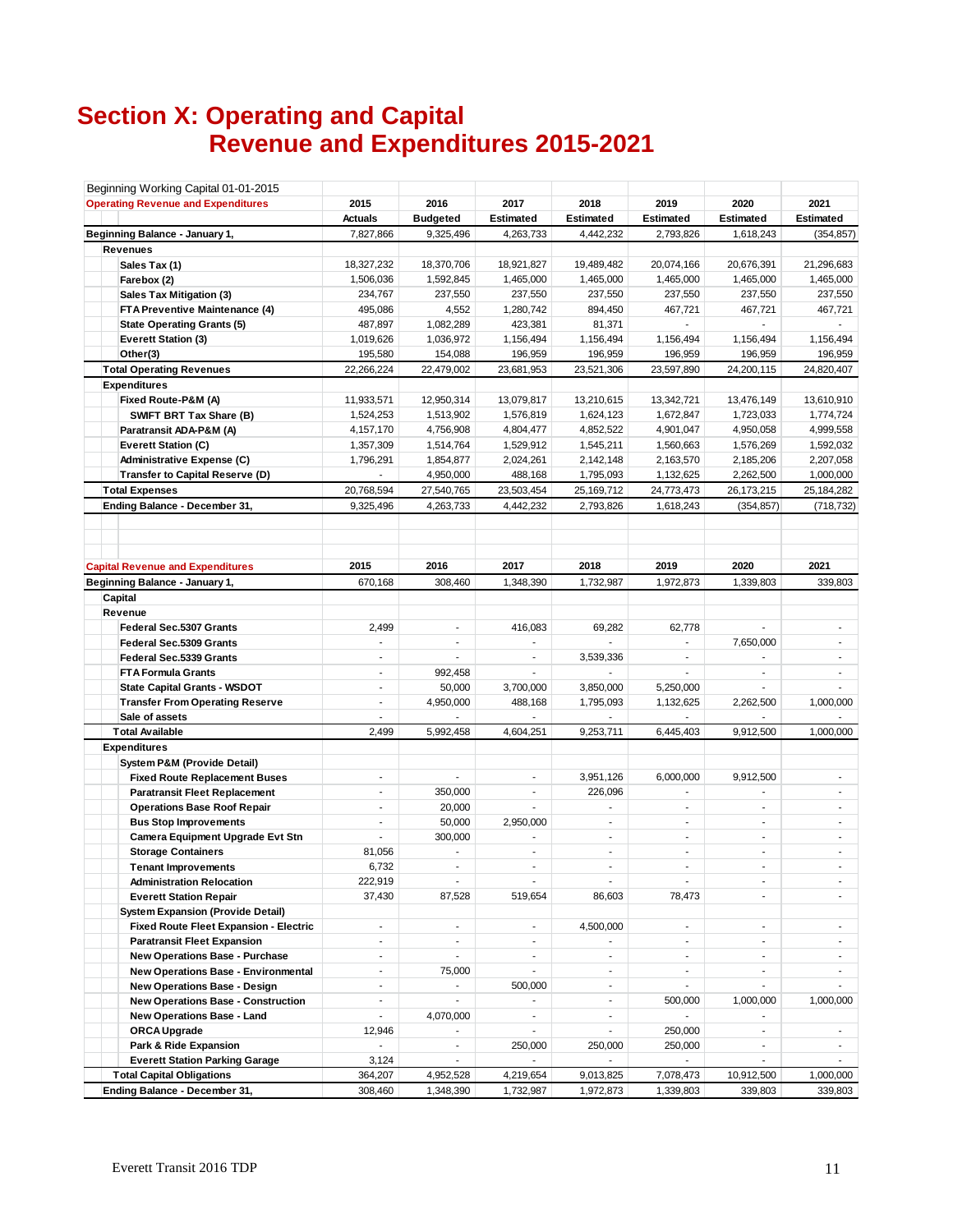#### Section X Notes:

- (1) Sales tax revenue is higher than anticipated for 2016 budget. Projected growth from 2016 to 2021 is a conservative 3% per year.
- (2) Farebox actual revenues have continued to decrease over the past few years; therefore 2017 estimated projections have decreased and remain flat until 2021.
- (3) There is no anticipated growth in sales tax mitigation, Everett Station revenue and other miscellaneous revenues from 201‐2021.
- (4) The application of FTA grant funds to vehicle preventive maintenance is included in the PSRC TIP for the years 2015‐2017.
- (5) There is a significant growth in State operating grants for 2016 ‐ 2019.

(A) Costs are expected to grow at an average rate of 4% per year through 2020.

(B) Everett Transit and Community Transit entered into an interlocal agreement from December 2007 through December 2022 to share sales and use tax at 0.005% of sales and use activity in the City of Everett. This tax share therefore fluctuates according to sale and use activity as projected in sales tax (1).

(C) Everett Station and Administrative expenses are expected to grow at an average annual rate of 1%.

(D) Transfers are made from operating reserves to capital reserves as required for local match of anticipated federal grant funds.

\* ET projects expenditures in both operations and capital/projects within the constraints of reasonably identifiable funding sources. Without an identified source for the buses and final operations base costs, those projects are not included in Section X.

\*For year 2016 ET plans to purchase property in the amount of \$4 million to relocate the Operations Base. It is expected to utilize grant funding to assist in building/remodeling an operations base and operations site for electric buses.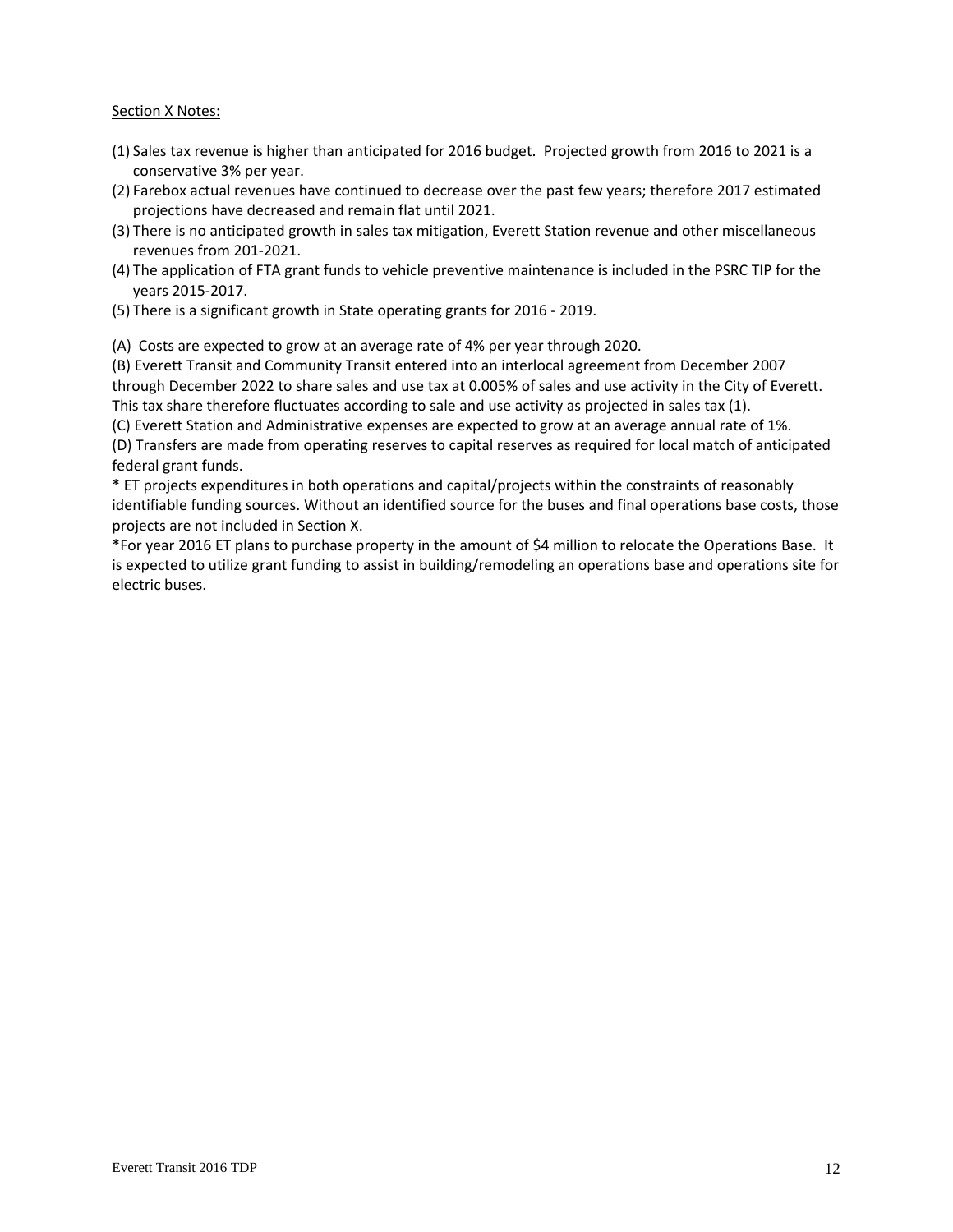**Appendices:**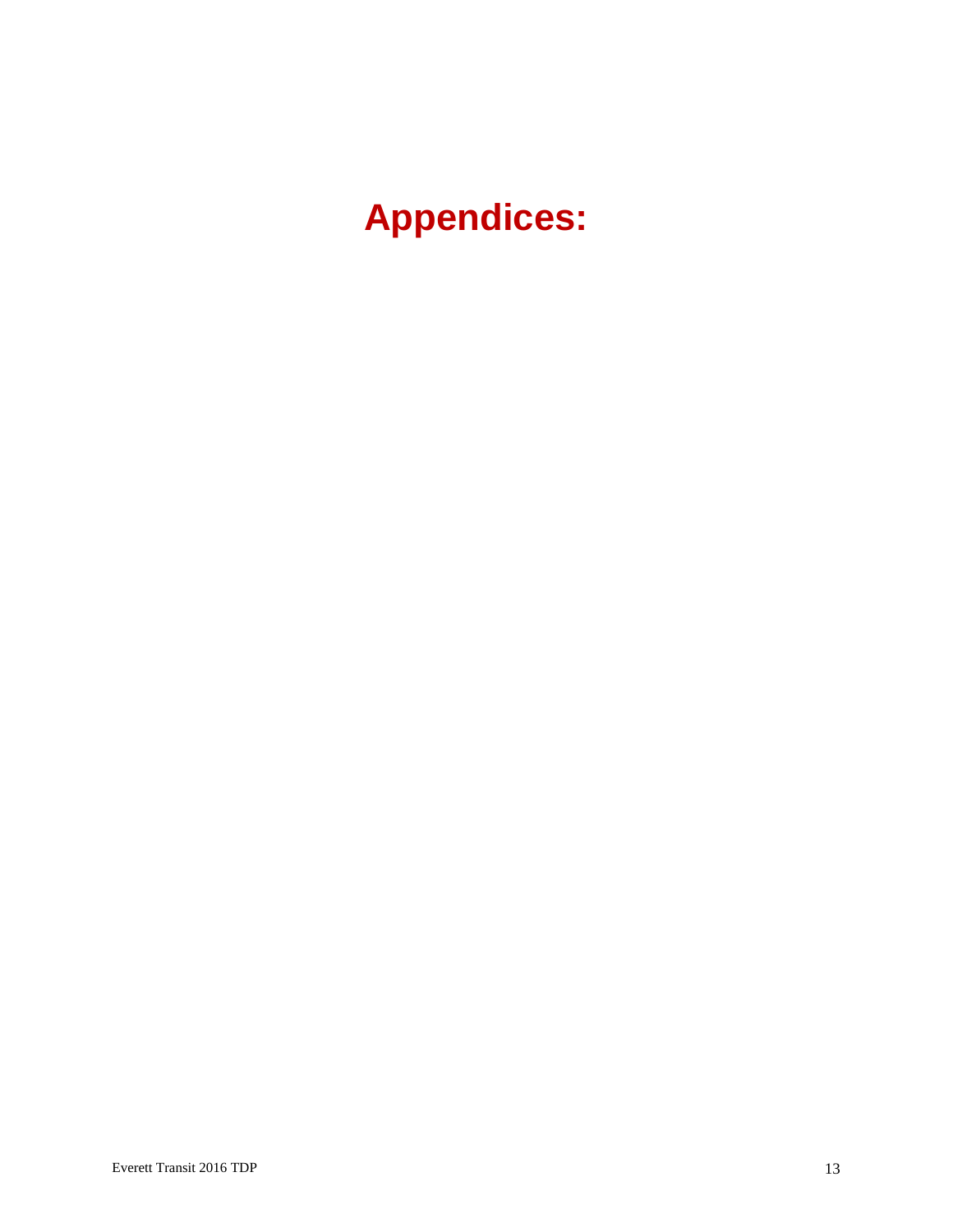# **Equipment, Facilities & Rolling Stock**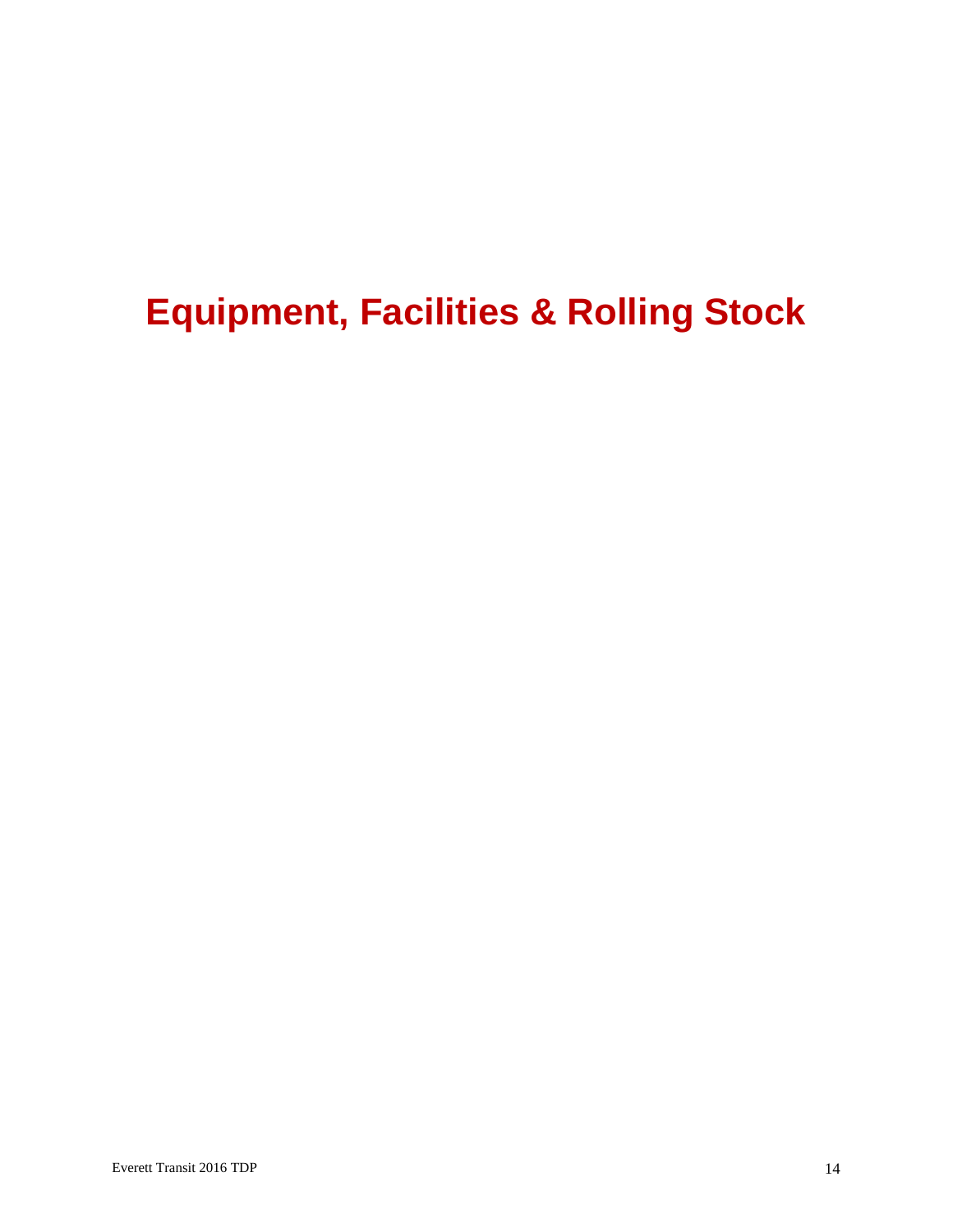|                                                |                                  |                                       | <b>Public Transportation Management System</b> |                |                                            |                           |                                                                                       |                                                  |              |
|------------------------------------------------|----------------------------------|---------------------------------------|------------------------------------------------|----------------|--------------------------------------------|---------------------------|---------------------------------------------------------------------------------------|--------------------------------------------------|--------------|
|                                                | <b>Owned Equipment Inventory</b> |                                       |                                                |                |                                            |                           |                                                                                       |                                                  |              |
|                                                |                                  |                                       |                                                |                |                                            |                           |                                                                                       |                                                  |              |
| Agency/Organization:<br><b>Everett Transit</b> |                                  |                                       |                                                |                |                                            |                           |                                                                                       |                                                  |              |
|                                                | Date:                            |                                       | December 31, 2015                              |                |                                            |                           |                                                                                       |                                                  |              |
|                                                |                                  | <b>Equipment Code and Description</b> | <b>Condition</b><br>(points)                   | Age<br>(years) | Remaining<br><b>Useful Life</b><br>(years) | Replacement<br>Cost( \$ ) | <b>Comments</b><br>(If more than two lines, please<br>attach a separate comment page) | <b>Agency</b><br><b>Vehicle</b><br><b>Number</b> |              |
| $\mathbf{1}$                                   | 1992 CUMMINS 600DFGB             |                                       |                                                | 80             | 23                                         | 0                         | \$195K                                                                                | VIN: J910426848                                  | M0002        |
| 2                                              | 1989 CLARK GPS25                 |                                       |                                                | 80             | 26                                         | 0                         | \$72K                                                                                 | VIN: 0657-6925                                   | M0003        |
| 3                                              | 1991 HIWAY E2020                 |                                       |                                                | 70             | 24                                         | 0                         | \$41K                                                                                 | VIN: 94656                                       | N0001        |
| 4                                              | 1995 HYDRO T3500                 |                                       |                                                | 80             | 20                                         | 0                         | <b>\$26K</b>                                                                          | VIN: 1H9CSC155S1120854                           | T0009        |
| 5                                              | 2002 CHEV EXPRESS VAN            |                                       |                                                | 80             | 13                                         | $\overline{2}$            | \$56K                                                                                 | VIN: 1GNGG25R921247745                           | V0128        |
| 6                                              | 2005 CHEV EXPRESS VAN            |                                       |                                                | 80             | 10                                         | 5                         | \$54K                                                                                 | VIN: 1GNFH15T351262146                           | V0170        |
| 7                                              | <b>2005 CHEV VENTURE</b>         |                                       |                                                | 80             | 10                                         | 1                         | \$34K                                                                                 | VIN: 1GNDVQ3E25D130766                           | V0161        |
| 8                                              | 2005 CHEV EXPRESS VAN            |                                       |                                                | 80             | 10                                         | 5                         | \$46K                                                                                 | VIN: 1GNFH15T161225467                           | V0156        |
| 9                                              | 2006 HONDA GX390                 |                                       |                                                | 80             | 9                                          | 1                         | \$11K                                                                                 | <b>VIN: FCANK-1125007</b>                        | M0060        |
| 10                                             | 2008 GLOBAL ELE MTRS e4          |                                       |                                                | 85             | $\overline{7}$                             | 3                         | <b>\$26K</b>                                                                          | VIN: 5ASAG47418F045842                           | S0120        |
| 11                                             | 2008 GLOBAL ELE MTRS e4          |                                       |                                                | 85             | $\overline{7}$                             | 3                         | <b>\$27K</b>                                                                          | VIN: 5ASAK27468F045841                           | S0121        |
| 12                                             | 2008 GLOBAL ELE MTRS e4          |                                       |                                                | 85             | $\overline{7}$                             | 3                         | <b>\$24K</b>                                                                          | VIN: 5ASAK274X8F045843                           | S0122        |
| 13                                             | 2006 DAEWOO GC25E-3              |                                       |                                                | 85             | 9                                          | 11                        | \$42K                                                                                 | VIN: FQ-00524                                    | M0065        |
| 14                                             | 2008 FORD F350                   |                                       |                                                | 85             | $\overline{7}$                             | 4                         | \$73K                                                                                 | VIN: 1FTWX30528EB26037                           | V0183        |
| 15                                             | 2009 ALUM-LINE TRAILER           |                                       |                                                | 100            | 6                                          | 5                         | <b>\$38K</b>                                                                          | VIN: 1A9FB142692241881                           | T0060        |
| 16                                             | 2010 TOYOTA PRIUS II             |                                       |                                                | 90             | 5                                          | 10                        | <b>\$48K</b>                                                                          | VIN: JTDKN3DU9A0116212                           | A0057        |
| 17                                             | 2010 FORD ESCAPE HYBRID          |                                       |                                                | 90             | 5                                          | 10                        | \$60K                                                                                 | VIN: 1FMCU5K3XBKA1553                            | <b>V0228</b> |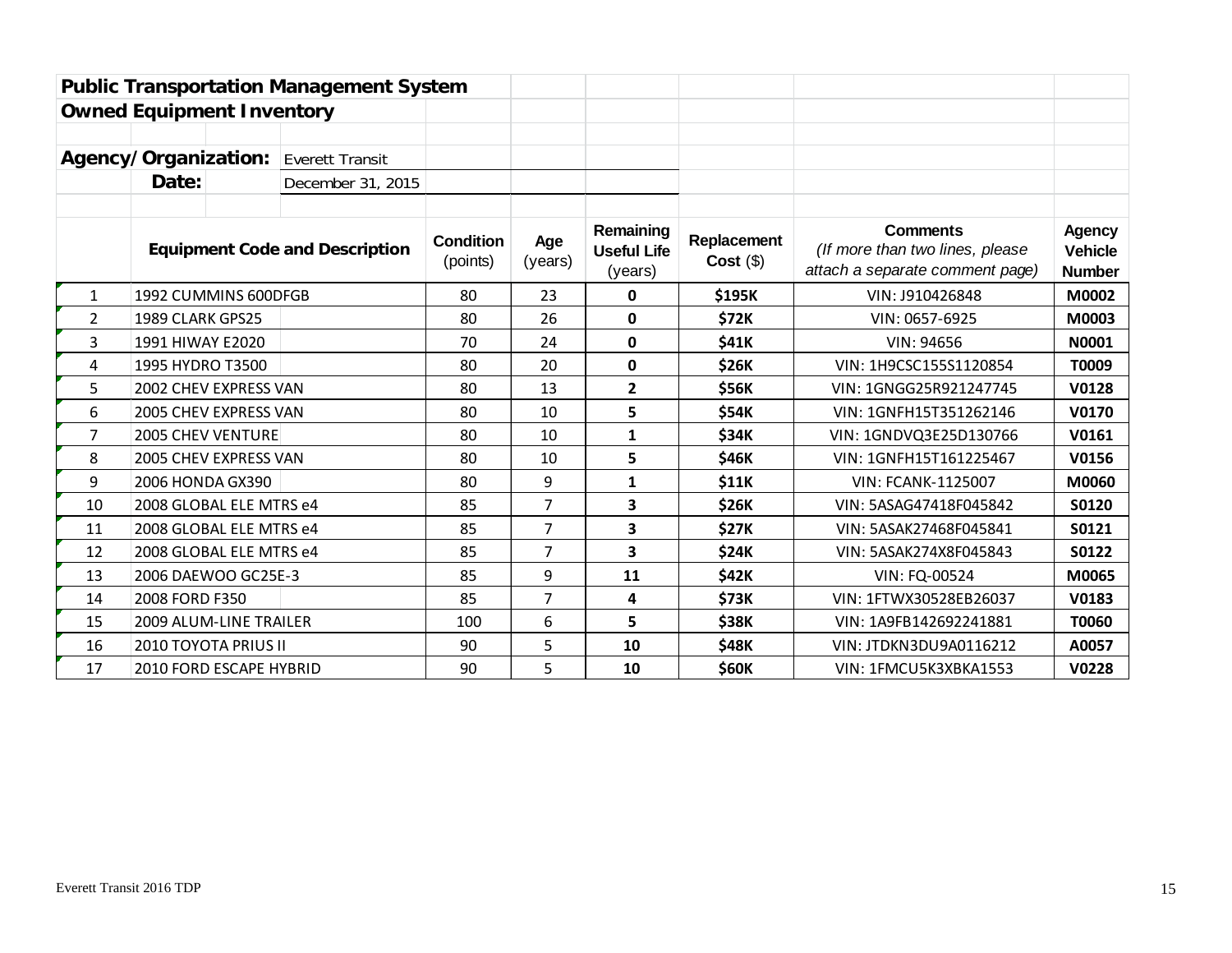|    |                  |                                 |  | <b>Public Transportation Management System</b> |                              |                |                                            |                         |                                                                                                          |
|----|------------------|---------------------------------|--|------------------------------------------------|------------------------------|----------------|--------------------------------------------|-------------------------|----------------------------------------------------------------------------------------------------------|
|    |                  | <b>Owned Facility Inventory</b> |  |                                                |                              |                |                                            |                         |                                                                                                          |
|    |                  |                                 |  |                                                |                              |                |                                            |                         |                                                                                                          |
|    |                  | Agency/Organization:            |  | Everett Transit                                |                              |                |                                            |                         |                                                                                                          |
|    |                  | Date:                           |  | December 31, 2015                              |                              |                |                                            |                         |                                                                                                          |
|    |                  |                                 |  |                                                |                              |                |                                            |                         |                                                                                                          |
|    | Facility<br>Code |                                 |  | <b>Facility Name</b>                           | <b>Condition</b><br>(points) | Age<br>(years) | Remaining<br><b>Useful Life</b><br>(years) | Replacement<br>Cost (5) | <b>Comments</b><br>(If more than two lines, please attach a separate<br>comment page)                    |
| 1. | 23               | <b>Operations Center</b>        |  |                                                | 80                           | 21             | 9                                          | \$2,344,980             | 3225 Cedar Street: Serves as the Administrative and<br>Operations Headquartes for transit service        |
| 2. | 11               | <b>Maintenance Center</b>       |  |                                                | 80                           | 21             | 9                                          | \$1,279,080             | 3227 Cedar Street: Serves as the location where<br>the transit fleet is maintained.                      |
| 3. | 17               | <b>Everett Station</b>          |  |                                                | 85                           | 12             | 38                                         | \$37,243,800            | 3201 Smith Avenue: Multimodal Facility                                                                   |
| 4. | 24               | Administration Parking Lot      |  |                                                | 90                           | 23             | $\overline{\phantom{a}}$                   | \$469,238               | 3225 Cedar Street: Provides general purpose,<br>disabled, and Rideshare parking for Transit<br>employees |
| 5. | 19               | Bus Lot @ Operations Center     |  |                                                | 90                           | 23             | $\overline{ }$                             | \$1,095,050             | 3225 Cedar Street: Fixed route coach and<br>paratransit vehicle parking                                  |
| 6. | 06               | <b>Mall Station</b>             |  |                                                | 90                           | 8              | $\overline{7}$                             | \$263,780               | 1330 SE Everett Mall Way                                                                                 |
| 7. | 06               | <b>College Station</b>          |  |                                                | 95                           | 6              | 9                                          | \$3,590,400             | 2200 Tower Street: Transit Center                                                                        |
| 8. | 06               | <b>BRT North Terminal</b>       |  |                                                | 95                           | 5              | 15                                         | \$2,521,684             | 3301 Smith Avenue: bus rapid transit terminal                                                            |
| 9. | 24               | <b>Casino Comfort Station</b>   |  |                                                | 95                           | 5              | 20                                         | \$64,950                | Casino Road: driver's break station                                                                      |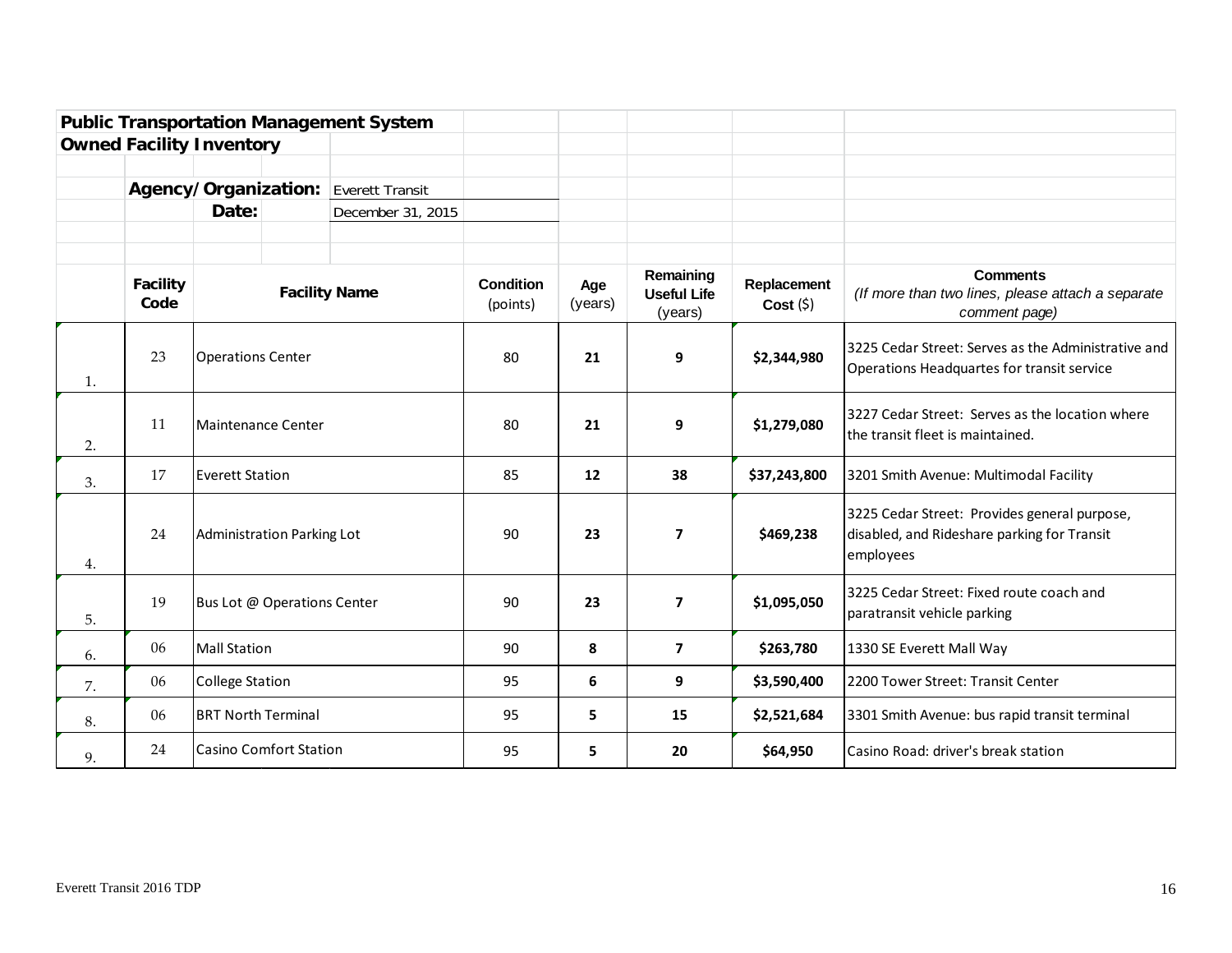| <b>Public Transportation Management System</b> |                                      |                 |                                           | I hereby certify that all information reported in this |                                                 |                       |                |                                                |                            |                                         |                     |              |                                   |
|------------------------------------------------|--------------------------------------|-----------------|-------------------------------------------|--------------------------------------------------------|-------------------------------------------------|-----------------------|----------------|------------------------------------------------|----------------------------|-----------------------------------------|---------------------|--------------|-----------------------------------|
|                                                | <b>Owned Rolling Stock Inventory</b> |                 |                                           |                                                        |                                                 |                       |                | inventory reflects true, accurate and complete |                            |                                         |                     |              |                                   |
|                                                |                                      |                 |                                           |                                                        | information for the agency/organization listed. |                       |                |                                                |                            |                                         |                     |              |                                   |
|                                                | Agency/Organization:                 |                 | <b>Everett Transit</b>                    |                                                        |                                                 |                       |                | <b>Director Transportation Services</b>        |                            |                                         |                     |              |                                   |
|                                                | Date:                                |                 | As of December 31, 2015                   |                                                        |                                                 |                       |                | Signature and Title                            |                            |                                         |                     | Date         |                                   |
|                                                |                                      |                 |                                           |                                                        |                                                 |                       |                |                                                |                            |                                         |                     |              |                                   |
|                                                | Year/Make/Model                      | Vehicle<br>Code | Vehicle<br>Identification<br>Number (VIN) | Agency<br>Vehicle<br><b>Number</b>                     | Current<br>Odometer                             | Condition<br>(points) | Age<br>(years) | Remaining<br><b>Useful Life</b><br>(years)     | Replaceme<br>nt<br>Cost \$ | <b>ADA</b><br><b>Access</b><br>(yes/no) | Seating<br>Capacity | Fuel<br>Type | <b>WSDOT</b><br>Title<br>(yes/no) |
| 1                                              | 1994 ORION 5.501                     | 01              | 2B1569R75R6031784                         | B0106                                                  | 589,610                                         | 50                    | 20             | 0                                              | 347K ea                    | Y                                       | $43 + 2$            | D            | <b>NO</b>                         |
| $\overline{2}$                                 | 1994 ORION 5.501                     | 01              | 2B1569R70R6031787                         | B0107                                                  | 511,903                                         | 50                    | 20             | $\Omega$                                       | 347K ea                    | Y                                       | $43 + 2$            | D            | <b>NO</b>                         |
| 3                                              | 1996 ORION 5.501                     | 01              | 2B1569R73T6032634                         | B0108                                                  | 556,517                                         | 50                    | 20             | $\mathbf 0$                                    | 347K ea                    | Y                                       | $43 + 2$            | D            | <b>NO</b>                         |
| 4                                              | 1996 ORION 5.501                     | 01              | 2B1569R75T6032635                         | B0109                                                  | 646,451                                         | 50                    | 20             | $\mathbf 0$                                    | 347K ea                    | Y                                       | $43 + 2$            | D            | <b>NO</b>                         |
| 5                                              | 1996 ORION 5.501                     | 01              | 2B1569R77T6032636                         | B0110                                                  | 628,788                                         | 50                    | 20             | $\Omega$                                       | 347K ea                    | Y                                       | $43 + 2$            | D            | <b>NO</b>                         |
| 6                                              | 1996 ORION 5.501                     | 01              | 2B1569R79T6032637                         | B0111                                                  | 642,064                                         | 50                    | 20             | $\Omega$                                       | 347К еа                    | Y                                       | $43 + 2$            | D            | <b>NO</b>                         |
| $\overline{7}$                                 | 2001 ORION V 5.501                   | 01              | 1VHAH3H2316501715                         | B0112                                                  | 503,851                                         | 50                    | 13             | $\mathbf 0$                                    | 347K ea                    | Y                                       | $43 + 2$            | D            | <b>NO</b>                         |
| 8                                              | 2001 ORION V 5.501                   | 01              | 1VHAH3H2516501716                         | B0113                                                  | 524,684                                         | 50                    | 13             | $\mathbf 0$                                    | 347K ea                    | Y                                       | $43 + 2$            | D            | <b>NO</b>                         |
| 9                                              | 2001 ORION V 5.501                   | 01              | 1VHAH3H2716501717                         | B0114                                                  | 520,704                                         | 50                    | 13             | $\Omega$                                       | 347K ea                    | Y                                       | $43 + 2$            | D            | <b>NO</b>                         |
| 10                                             | 2001 ORION V 5.501                   | 01              | 1VHAH3H2916501718                         | B0115                                                  | 461,036                                         | 50                    | 13             | $\mathbf 0$                                    | 347K ea                    | Y                                       | $43 + 2$            | D            | <b>NO</b>                         |
| 11                                             | 2001 ORION V 5.501                   | 01              | 1VHAH3H2016501719                         | B0116                                                  | 547,189                                         | 50                    | 13             | $\mathbf 0$                                    | 347K ea                    | Y                                       | $43 + 2$            | D            | <b>NO</b>                         |
| 12                                             | 2001 ORION V 5.501                   | 01              | 1VHAH3H2716501720                         | B0117                                                  | 512,257                                         | 50                    | 13             | $\mathbf 0$                                    | 347K ea                    | Y                                       | $43 + 2$            | D            | <b>NO</b>                         |
| 13                                             | 2001 ORION V 5.501                   | 01              | 1VHAH3H2916501721                         | B0118                                                  | 526,261                                         | 50                    | 13             | $\mathbf 0$                                    | 347K ea                    | Y                                       | $43 + 2$            | D            | <b>NO</b>                         |
| 14                                             | 2002 ORION V 5.501                   | 01              | 1VHAH3H2926501879                         | B0119                                                  | 471,083                                         | 60                    | 12             | $\mathbf 0$                                    | 347K ea                    | Y                                       | $43 + 2$            | D            | <b>NO</b>                         |
| 15                                             | 2002 ORION V 5.501                   | 01              | 1VHAH3H2126501892                         | B0120                                                  | 553,846                                         | 60                    | 12             | $\mathbf 0$                                    | 347K ea                    | Y                                       | $43 + 2$            | D            | <b>NO</b>                         |
| 16                                             | 2002 ORION V 5.501                   | 01              | 1VHAH3H2926501896                         | B0121                                                  | 607,154                                         | 60                    | 12             | $\mathbf 0$                                    | 347K ea                    | Y                                       | $43 + 2$            | D            | <b>NO</b>                         |
| 17                                             | 2002 ORION V 5.501                   | 01              | 1VHAH3H2926501901                         | B0122                                                  | 517,844                                         | 60                    | 12             | $\Omega$                                       | 347K ea                    | Y                                       | $43 + 2$            | D            | <b>NO</b>                         |
| 18                                             | 2000 NEW FLYER D60HF                 | 05              | 5FYD2PS00XU020477                         | <b>B0600</b>                                           | 418,336                                         | 50                    | 15             | $\Omega$                                       | \$666K                     | Y                                       | $24 + 2$            | D            | <b>NO</b>                         |
| 19                                             | 2000 NEW FLYER D60HF                 | 05              | 5FYD2PS02XU020478                         | B0601                                                  | 399,604                                         | 50                    | 15             | $\mathbf 0$                                    | \$663K                     | Y                                       | $62 + 2$            | D            | <b>NO</b>                         |
| 20                                             | 2000 NEW FLYER D60HF                 | 05              | 5FYD2PS04XU020479                         | B0602                                                  | 406,122                                         | 50                    | 15             | $\Omega$                                       | \$663K                     | Y                                       | $62 + 2$            | D            | <b>NO</b>                         |
| 21                                             | 2000 NEW FLYER D60HF                 | 05              | 5FYD2PS00XU020480                         | B0603                                                  | 375,997                                         | 50                    | 15             | $\mathbf 0$                                    | \$662K                     | Y                                       | $62 + 2$            | D            | <b>NO</b>                         |
| 22                                             | 2000 NEW FLYER D60HF                 | 05              | 5FYD2PS02XU020481                         | B0604                                                  | 395,728                                         | 50                    | 15             | $\Omega$                                       | \$662K                     | Y                                       | $62 + 2$            | D            | <b>NO</b>                         |
| 23                                             | 2006 GILLIG G21B102N4                | 02              | 15GGB211561076823                         | B0300                                                  | 398,085                                         | 70                    | 9              | $\overline{3}$                                 | \$514K                     | Y                                       | $62 + 2$            | D            | <b>NO</b>                         |
| 24                                             | 2006 GILLIG G21B102N4                | 02              | 15GGB211761076824                         | B0301                                                  | 443,723                                         | 70                    | 9              | $\overline{3}$                                 | \$475K                     | Y                                       | $32 + 2$            | D            | <b>NO</b>                         |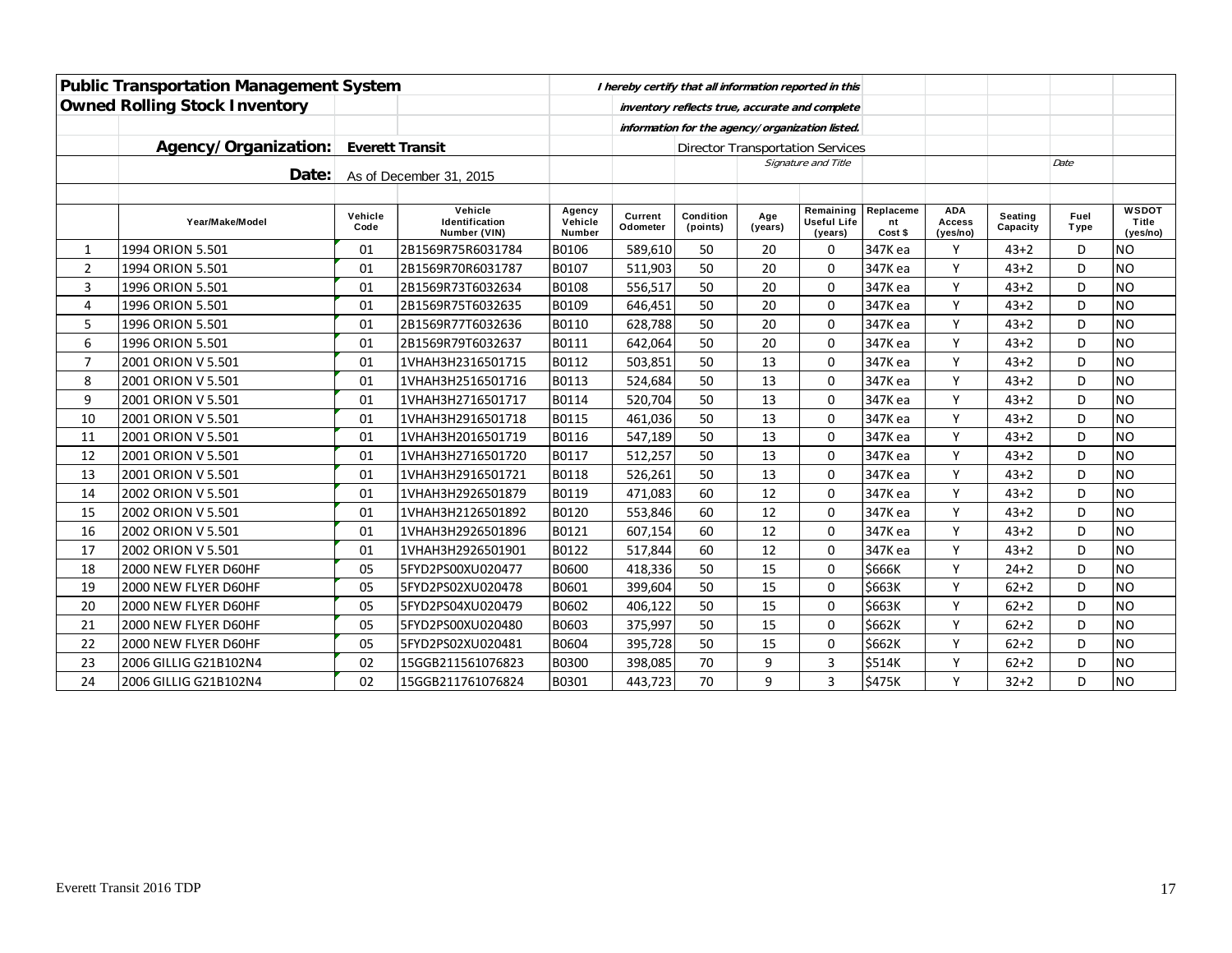|    | <b>Public Transportation Management System</b> |                 |                                           |                                    |                     | I hereby certify that all information reported in this |                |                                         |                        |                                  |                     |              |                                   |
|----|------------------------------------------------|-----------------|-------------------------------------------|------------------------------------|---------------------|--------------------------------------------------------|----------------|-----------------------------------------|------------------------|----------------------------------|---------------------|--------------|-----------------------------------|
|    | <b>Owned Rolling Stock Inventory</b>           |                 |                                           |                                    |                     | inventory reflects true, accurate and complete         |                |                                         |                        |                                  |                     |              |                                   |
|    |                                                |                 |                                           |                                    |                     | information for the agency/organization listed.        |                |                                         |                        |                                  |                     |              |                                   |
|    | Agency/Organization:                           |                 | <b>Everett Transit</b>                    |                                    |                     |                                                        |                | <b>Director Transportation Services</b> |                        |                                  |                     |              |                                   |
|    | Date:                                          |                 | As of December 31, 2015                   |                                    |                     |                                                        |                | Signature and Title                     |                        |                                  |                     | Date         |                                   |
|    |                                                |                 |                                           |                                    |                     |                                                        |                |                                         |                        |                                  |                     |              |                                   |
|    | Year/Make/Model                                | Vehicle<br>Code | Vehicle<br>Identification<br>Number (VIN) | Agency<br>Vehicle<br><b>Number</b> | Current<br>Odometer | Condition<br>(points)                                  | Age<br>(years) | Remaining<br>Useful Life<br>(years)     | Replacement<br>Cost \$ | <b>ADA</b><br>Access<br>(yes/no) | Seating<br>Capacity | Fuel<br>Type | <b>WSDOT</b><br>Title<br>(yes/no) |
| 25 | 2006 GILLIG G21B102N4                          | 02              | 15GGB211961076825                         | B0302                              | 457,565             | 70                                                     | 9              | 3                                       | \$475K                 |                                  | $32 + 2$            | D            | <b>NO</b>                         |
| 26 | 2006 GILLIG G21B102N4                          | 02              | 15GGB211061076826                         | B0303                              | 484,234             | 70                                                     | 9              | 3                                       | \$475K                 | Υ                                | $32 + 2$            | D            | <b>NO</b>                         |
| 27 | 2006 GILLIG G21B102N4                          | 02              | 15GGB211261076827                         | B0304                              | 481,977             | 70                                                     | 9              | 3                                       | \$457K                 | Y                                | $32 + 2$            | D            | <b>NO</b>                         |
| 28 | 2006 GILLIG G21B102N4                          | 02              | 15GGB211461076828                         | B0305                              | 470,821             | 70                                                     | 9              | 3                                       | \$457K                 | Υ                                | $32 + 2$            | D            | <b>NO</b>                         |
| 29 | 2006 GILLIG G21B102N4                          | 02              | 15GGB211661076829                         | B0306                              | 455,716             | 70                                                     | 9              | $\overline{3}$                          | \$494K                 | Y                                | $32+2$              | D            | <b>NO</b>                         |
| 30 | 2006 GILLIG G21B102N4                          | 02              | 15GGB211261076830                         | B0307                              | 437,528             | 70                                                     | 9              | 3                                       | \$475K                 | $\checkmark$                     | $32 + 2$            | D            | <b>NO</b>                         |
| 31 | 2006 GILLIG G21B102N4                          | 02              | 15GGB211461076831                         | B0308                              | 430,218             | 70                                                     | 9              | 3                                       | \$514K                 | Y                                | $32 + 2$            | D            | <b>NO</b>                         |
| 32 | 2007 GILLIG G21D102N4                          | 01              | 15GGD211771078486                         | B0200                              | 332,311             | 80                                                     | 8              | $\overline{4}$                          | \$580K                 | $\mathsf{v}$                     | $32 + 2$            | D            | <b>NO</b>                         |
| 33 | 2007 GILLIG G21D102N4                          | 01              | 15GGD211971078487                         | B0201                              | 338,824             | 80                                                     | 8              | $\overline{4}$                          | \$603K                 | $\checkmark$                     | $38 + 2$            | D            | <b>NO</b>                         |
| 34 | 2007 GILLIG G21D102N4                          | 01              | 15GGD211071078488                         | B0202                              | 319,032             | 80                                                     | 8              | 4                                       | \$603K                 | Υ                                | $38 + 2$            | D            | <b>NO</b>                         |
| 35 | 2007 GILLIG G21D102N4                          | 01              | 15GGD211271078489                         | B0203                              | 324,060             | 80                                                     | 8              | 4                                       | \$603K                 | Υ                                | $38 + 2$            | D            | <b>NO</b>                         |
| 36 | 2012 GILLIG G21D102N4                          | 01              | 15GGD2715C1180449                         | B0204                              | 127,753             | 90                                                     | 4              | 8                                       | \$603K                 | $\mathsf{v}$                     | $38 + 2$            | D            | <b>NO</b>                         |
| 37 | 2012 GILLIG G21D102N4                          | 01              | 15GGD2715C1180450                         | B0205                              | 139,383             | 90                                                     | $\overline{4}$ | 8                                       | \$603K                 | Υ                                | $38 + 2$            | D            | <b>NO</b>                         |
| 38 | 2009 GILLIG G30D102N4                          | 01              | 15GGD301791176265                         | <b>B0500</b>                       | 235,053             | 90                                                     | 6              | 6                                       | \$944K                 | $\vee$                           | $36+2$              | D            | <b>NO</b>                         |
| 39 | 2009 GILLIG G30D102N4                          | 01              | 15GGD301991176266                         | B0501                              | 248,139             | 90                                                     | 6              | 6                                       | \$907K                 | Υ                                | $36 + 2$            | D            | <b>NO</b>                         |
| 40 | 2009 GILLIG G30D102N4                          | 01              | 15GGD301091176267                         | B0502                              | 262,622             | 90                                                     | 6              | 6                                       | <b>\$944K</b>          | Y                                | $36 + 2$            | D            | <b>NO</b>                         |
| 41 | 2013 GILLIG G30D102N4                          | 01              | 15GGD3014D1181836 B0503                   |                                    | 114,490             | 95                                                     | 3              | 9                                       | \$950K                 | $\checkmark$                     | $36 + 2$            | D            | <b>NO</b>                         |
| 42 | 2013 GILLIG G30D102N4                          | 01              | 15GGD3016D1181837                         | B0504                              | 100,250             | 95                                                     | 3              | 9                                       | \$950K                 | Y                                | $36 + 2$            | D            | <b>NO</b>                         |
| 43 | 2013 GILLIG G30D102N4                          | 01              | 15GGD3018D1181838 B0505                   |                                    | 106,189             | 95                                                     | $\overline{3}$ | 9                                       | <b>\$950K</b>          | V                                | $36 + 2$            | D            | <b>NO</b>                         |
| 44 | 2013 GILLIG G30D102N4                          | 01              | 15GGD301XD1181839 B0506                   |                                    | 103,027             | 95                                                     | 3              | 9                                       | <b>\$950K</b>          | ۷                                | $36 + 2$            | D            | <b>NO</b>                         |
| 45 | 2013 GILLIG G30D102N4                          | 01              | 15GGD3016D1181840 B0507                   |                                    | 111,704             | 95                                                     | $\overline{3}$ | 9                                       | \$950K                 | Y                                | $36 + 2$            | D            | <b>NO</b>                         |
| 46 | 2013 GILLIG G30D102N4                          | 01              | 15GGD3018D1181841 B0508                   |                                    | 110,669             | 95                                                     | 3              | 9                                       | \$950K                 | $\checkmark$                     | $36 + 2$            | D            | <b>NO</b>                         |
| 47 | 2013 GILLIG G30D102N4                          | 01              | 15GGD301XD1181842 B0509                   |                                    | 104,263             | 95                                                     | 3              | 9                                       | \$950K                 | Υ                                | $36 + 2$            | D            | <b>NO</b>                         |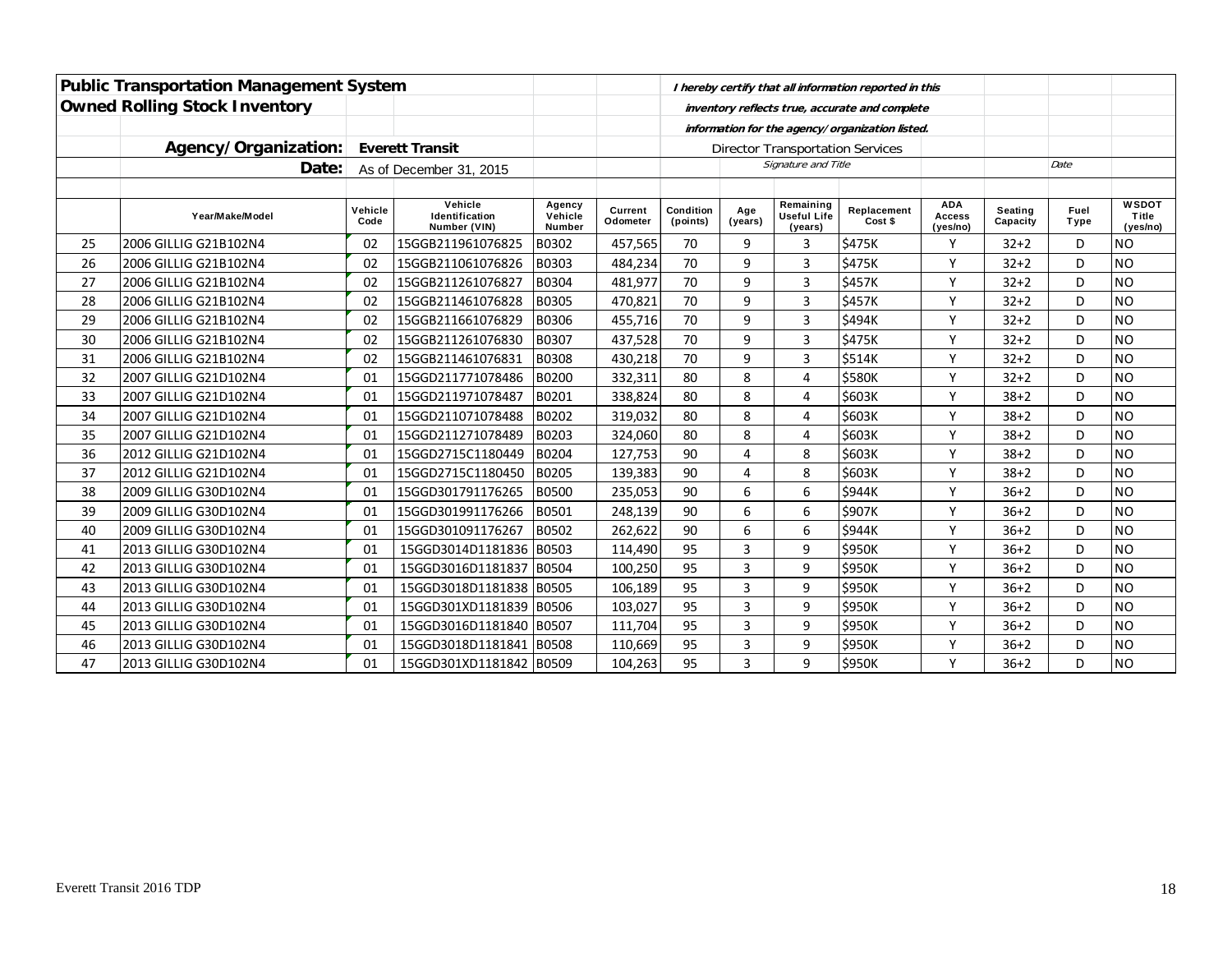| <b>Public Transportation Management System</b> |                                |                        |                                           | I hereby certify that all information reported in this |                     |                                         |                     |                                                 |                        |                                         |                     |              |                                   |
|------------------------------------------------|--------------------------------|------------------------|-------------------------------------------|--------------------------------------------------------|---------------------|-----------------------------------------|---------------------|-------------------------------------------------|------------------------|-----------------------------------------|---------------------|--------------|-----------------------------------|
| <b>Owned Rolling Stock Inventory</b>           |                                |                        |                                           | inventory reflects true, accurate and complete         |                     |                                         |                     |                                                 |                        |                                         |                     |              |                                   |
|                                                |                                |                        |                                           |                                                        |                     |                                         |                     | information for the agency/organization listed. |                        |                                         |                     |              |                                   |
|                                                | Agency/Organization:           | <b>Everett Transit</b> |                                           |                                                        |                     | <b>Director Transportation Services</b> |                     |                                                 |                        |                                         |                     |              |                                   |
|                                                | Date:                          |                        | As of December 31, 2015                   |                                                        |                     |                                         | Signature and Title |                                                 |                        |                                         |                     | Date         |                                   |
|                                                |                                |                        |                                           |                                                        |                     |                                         |                     |                                                 |                        |                                         |                     |              |                                   |
|                                                | Year/Make/Model                | Vehicle<br>Code        | Vehicle<br>Identification<br>Number (VIN) | Agency<br>Vehicle<br>Number                            | Current<br>Odometer | Condition<br>(points)                   | Age<br>(years)      | Remaining<br><b>Useful Life</b><br>(years)      | Replacement<br>Cost \$ | <b>ADA</b><br><b>Access</b><br>(yes/no) | Seating<br>Capacity | Fuel<br>Type | <b>WSDOT</b><br>Title<br>(yes/no) |
| 48                                             | 2004 ELDORADO ESCORT FE        | 12                     | 5B4KP57GX33375388                         | B0022                                                  | 263,849             | 25                                      | 11                  | 0                                               | \$126K                 | Y                                       | $13+2$              | G            | <b>NO</b>                         |
| 49                                             | 2004 ELDORADO ESCORT FE        | 12                     | 5B4KP57GX33375391                         | B0023                                                  | 284,531             | 25                                      | 11                  | $\Omega$                                        | \$137K                 | Υ                                       | $13+2$              | G            | <b>NO</b>                         |
| 50                                             | 2004 ELDORADO ESCORT FE        | 12                     | 5B4KP57G133375389                         | B0024                                                  | 259,397             | 25                                      | 11                  | $\mathbf 0$                                     | \$137K                 | Y                                       | $13+2$              | G            | <b>NO</b>                         |
| 51                                             | 2004 ELDORADO ESCORT FE        | 12                     | 5B4KP57G833375390                         | B0025                                                  | 262,352             | 25                                      | 11                  | $\mathbf 0$                                     | \$136K                 | Y                                       | $13+2$              | G            | <b>NO</b>                         |
| 52                                             | 2004 ELDORADO ESCORT FE        | 12                     | 5B4KP57G133375392                         | B0026                                                  | 246,730             | 25                                      | 11                  | $\mathbf 0$                                     | \$137K                 | Y                                       | $13+2$              | G            | <b>NO</b>                         |
| 53                                             | 2004 ELDORADO ESCORT FE        | 12                     | 5B4KP57G333375393                         | B0027                                                  | 258,693             | 25                                      | 11                  | $\mathbf 0$                                     | \$124K                 | Υ                                       | $13+2$              | G            | <b>NO</b>                         |
| 54                                             | 2007 CHEV C4500                | 11                     | 1GBE4V1G47F420603                         | B0030                                                  | 286,939             | 70                                      | 8                   | $\mathbf 0$                                     | \$115K                 | Υ                                       | $13+2$              | G            | <b>NO</b>                         |
| 55                                             | 2007 CHEV C4500                | 11                     | 1GBE4V1G67F420635                         | B0031                                                  | 274,224             | 70                                      | 8                   | $\mathbf 0$                                     | \$115K                 | Υ                                       | $13+2$              | G            | <b>NO</b>                         |
| 56                                             | 2007 CHEV C4500                | 11                     | 1GBE4V1G47F420682                         | B0032                                                  | 285,560             | 70                                      | 8                   | 0                                               | \$115K                 | Y                                       | $13+2$              | G            | <b>NO</b>                         |
| 57                                             | 2007 CHEV C4500                | 11                     | 1GBE4V1G57F420707                         | B0033                                                  | 306,204             | 70                                      | 8                   | $\Omega$                                        | <b>\$115K</b>          | Y                                       | $13+2$              | G            | <b>NO</b>                         |
| 58                                             | 2007 CHEV C4500                | 11                     | 1GBE4V1G07F420792                         | B0034                                                  | 251,957             | 70                                      | 8                   | $\mathbf{0}$                                    | \$115K                 | Y                                       | $13+2$              | G            | <b>NO</b>                         |
| 59                                             | 2007 CHEV C4500                | 11                     | 1GBE4V1G17F420817                         | B0035                                                  | 274,351             | 70                                      | 8                   | $\mathbf{0}$                                    | \$115K                 | Y                                       | $13+2$              | G            | <b>NO</b>                         |
| 60                                             | 2007 CHEV C4500                | 11                     | 1GBE4V1G37F420835                         | B0036                                                  | 270,452             | 70                                      | 8                   | $\mathbf 0$                                     | \$115K                 | Y                                       | $13+2$              | G            | <b>NO</b>                         |
| 61                                             | 2007 CHEV C4500                | 11                     | 1GBE4V1G47F420858                         | B0037                                                  | 284,318             | 70                                      | 8                   | 0                                               | \$115K                 | Υ                                       | $13+2$              | G            | <b>NO</b>                         |
| 62                                             | 2007 CHEV C4500                | 11                     | 1GBE4V1G67F424717                         | B0038                                                  | 251,593             | 70                                      | 8                   | 0                                               | \$116K                 | Υ                                       | $13+2$              | G            | <b>NO</b>                         |
| 63                                             | 2007 CHEV C4500                | 11                     | 1GBE4V1G67F424765                         | B0039                                                  | 270,919             | 70                                      | 8                   | 0                                               | \$116K                 | Υ                                       | $13+2$              | G            | <b>NO</b>                         |
| 64                                             | 2007 CHEV C4500                | 11                     | 1GBE4V1GX7F426423                         | B0040                                                  | 261,614             | 70                                      | 8                   | $\mathbf 0$                                     | \$116K                 | Y                                       | $13+2$              | G            | <b>NO</b>                         |
| 65                                             | 2007 CHEV C4500                | 11                     | 1GBE4V1G37F426554                         | B0041                                                  | 266,403             | 70                                      | 8                   | $\mathbf 0$                                     | \$116K                 | Y                                       | $13+2$              | G            | <b>NO</b>                         |
| 66                                             | 2007 CHEV C4500                | 11                     | 1GBE4V1G67F426712                         | B0042                                                  | 248,546             | 70                                      | 8                   | $\mathbf 0$                                     | \$116K                 | Υ                                       | $13+2$              | G            | <b>NO</b>                         |
| 67                                             | 2011 CHRYSLER                  | 11                     | 2D4RN4DG5BR718477                         | B0043                                                  | 8,006               | 80                                      | 5                   | $\overline{2}$                                  | \$50K                  | Y                                       | $5 + 1$             | G            | <b>NO</b>                         |
| 68                                             | 2011 CHRYSLER                  | 11                     | 2D4RN4DG5BR718478                         | B0044                                                  | 9,646               | 80                                      | 5                   | $\overline{2}$                                  | \$50K                  | Y                                       | $5 + 1$             | G            | <b>NO</b>                         |
| 69                                             | 2011 CHRYSLER                  | 11                     | 2D4RN4DG5BR718479                         | B0045                                                  | 16,748              | 80                                      | 5                   | $\overline{2}$                                  | \$50K                  | Y                                       | $5 + 1$             | G            | <b>NO</b>                         |
| 70                                             | 2011 CHRYSLER                  | 11                     | 2D4RN4DG5BR718480                         | B0046                                                  | 16,074              | 80                                      | 5                   | $\overline{2}$                                  | \$50K                  | Y                                       | $5 + 1$             | G            | <b>NO</b>                         |
| 71                                             | 2013 International- Aero Elite | 11                     | 5WEASSKM6DJ297508                         | B0047                                                  | 64,810              | 80                                      | $\overline{3}$      | 4                                               | \$160K                 | v                                       | $13+2$              | D            | <b>NO</b>                         |
| 72                                             | 2013 International- Aero Elite | 11                     | 5WEASSKM8DJ297509                         | B0048                                                  | 78,826              | 80                                      | 3                   | 4                                               | \$160K                 | y                                       | $13+2$              | D            | <b>NO</b>                         |
| 73                                             | 2013 International- Aero Elite | 11                     | 5WEASSKM4DJ297510                         | B0049                                                  | 68,986              | 80                                      | 3                   | 4                                               | \$160K                 | V                                       | $13+2$              | D            | <b>NO</b>                         |
| 74                                             | 2013 International- Aero Elite | 11                     | 5WEASSKM6DJ297511                         | B0050                                                  | 64,005              | 80                                      | 3                   | 4                                               | \$160K                 | V                                       | $13+2$              | D            | <b>NO</b>                         |
| 75                                             | 2013 International- Aero Elite | 11                     | 5WEASSKM8DJ297512                         | B0051                                                  | 69,312              | 80                                      | $\overline{3}$      | 4                                               | \$160K                 | y                                       | $13+2$              | D            | <b>NO</b>                         |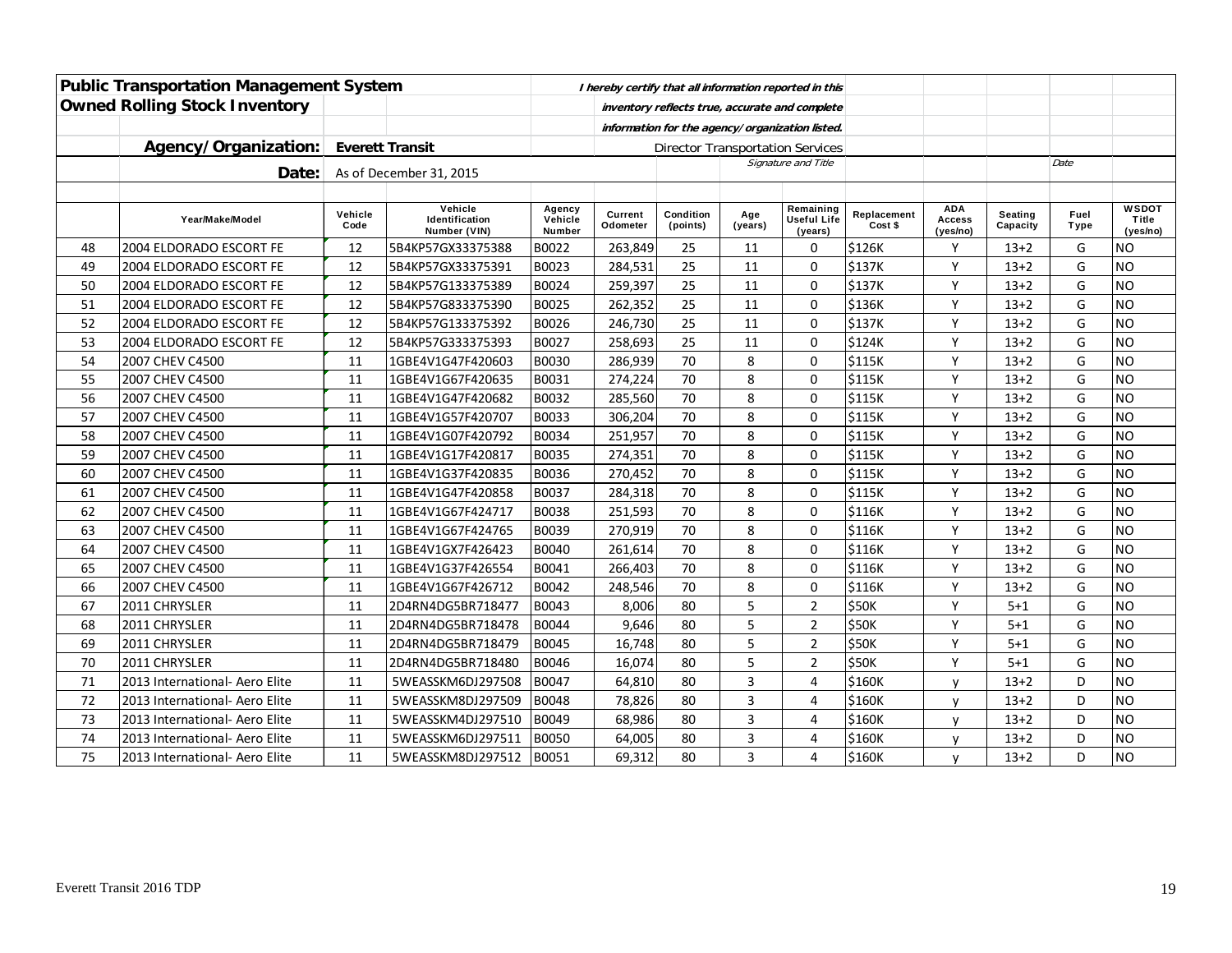# **System Map**

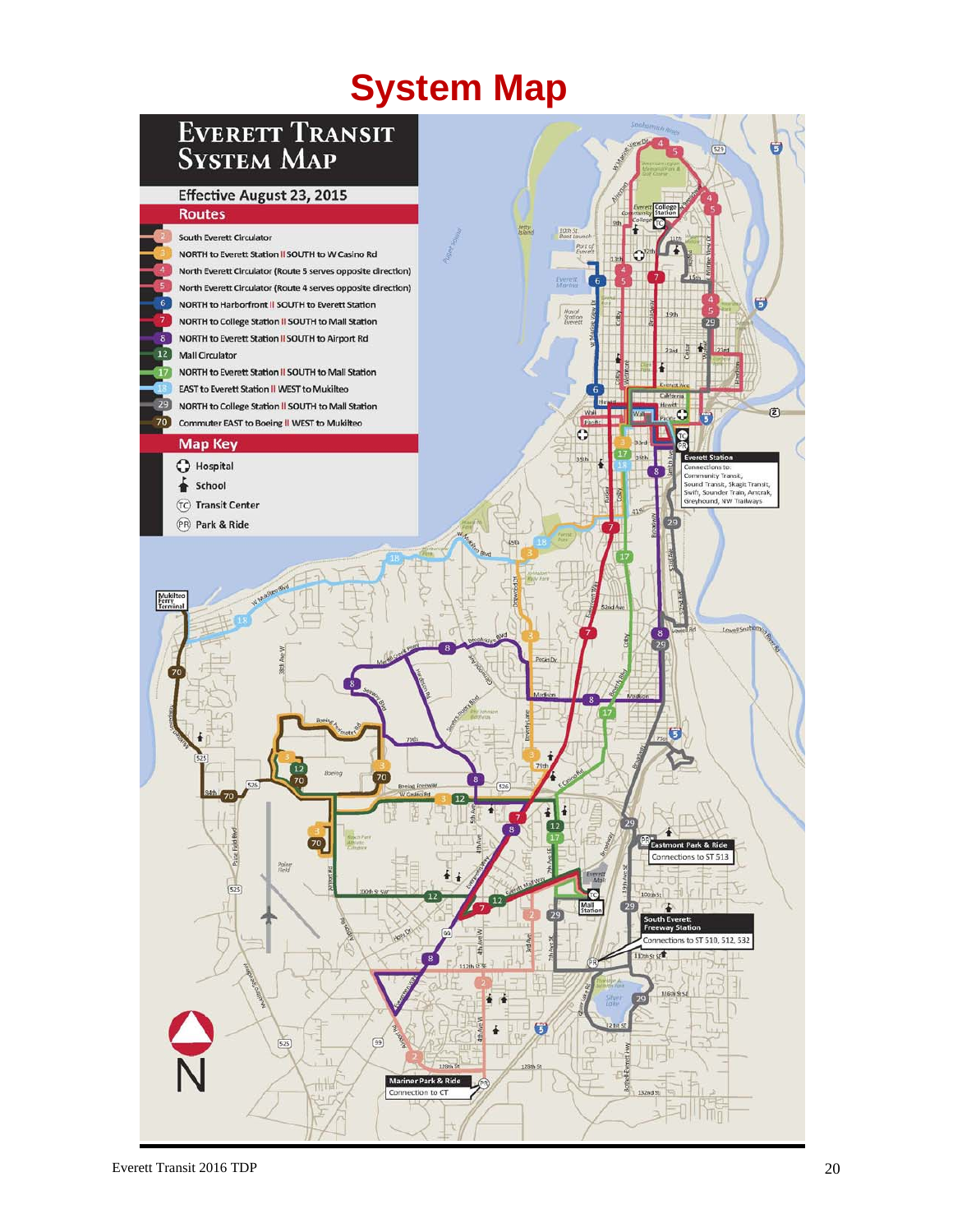# **Instructions**

### **Public Transportation Management System Instructions for Asset Inventories**

### **Rolling Stock Form**

Every vehicle used primarily for the transportation of passengers shall be reported on the Owned Rolling Stock Inventory. For the purposes of establishing a base year inventory, the information required will include: year/make/model; vehicle code; vehicle identification number (VIN); agency vehicle number; current odometer; condition; age; remaining useful life; replacement cost; ADA access; seating capacity; fuel type; and WSDOT title. A more complete definition of these inventory categories is provided below.

### **Facility Form**

Every facility which has a replacement value of \$25,000 or greater shall be reported on the Owned Facilities Inventory. Facilities of a lesser value may be reported at the agency's discretion. For the purposes of establishing a base year inventory, the information required will include: facility code, facility name (or address); condition; age; remaining useful life; replacement cost; detailed facility description; and any comments about the facility which the reporting agency wishes to have noted. A more complete definition of these inventory categories is provided below.

### **Equipment Form**

Every piece of equipment which has a replacement value of \$100,000 or greater shall be reported on the Owned Equipment Inventory. Equipment with a value less than \$100,000 may be reported at the discretion of the reporting agency. Equipment is considered to be anything that is not permanently installed or an integral part of a facility, exclusive of rolling stock utilized in transporting the public. For the purposes of establishing a base year inventory, the information required will include: equipment code or type; condition; age; remaining useful life; replacement cost; and, any additional description or comments about the equipment which the reporting agency wishes to have noted. A more complete definition of these inventory categories is provided below.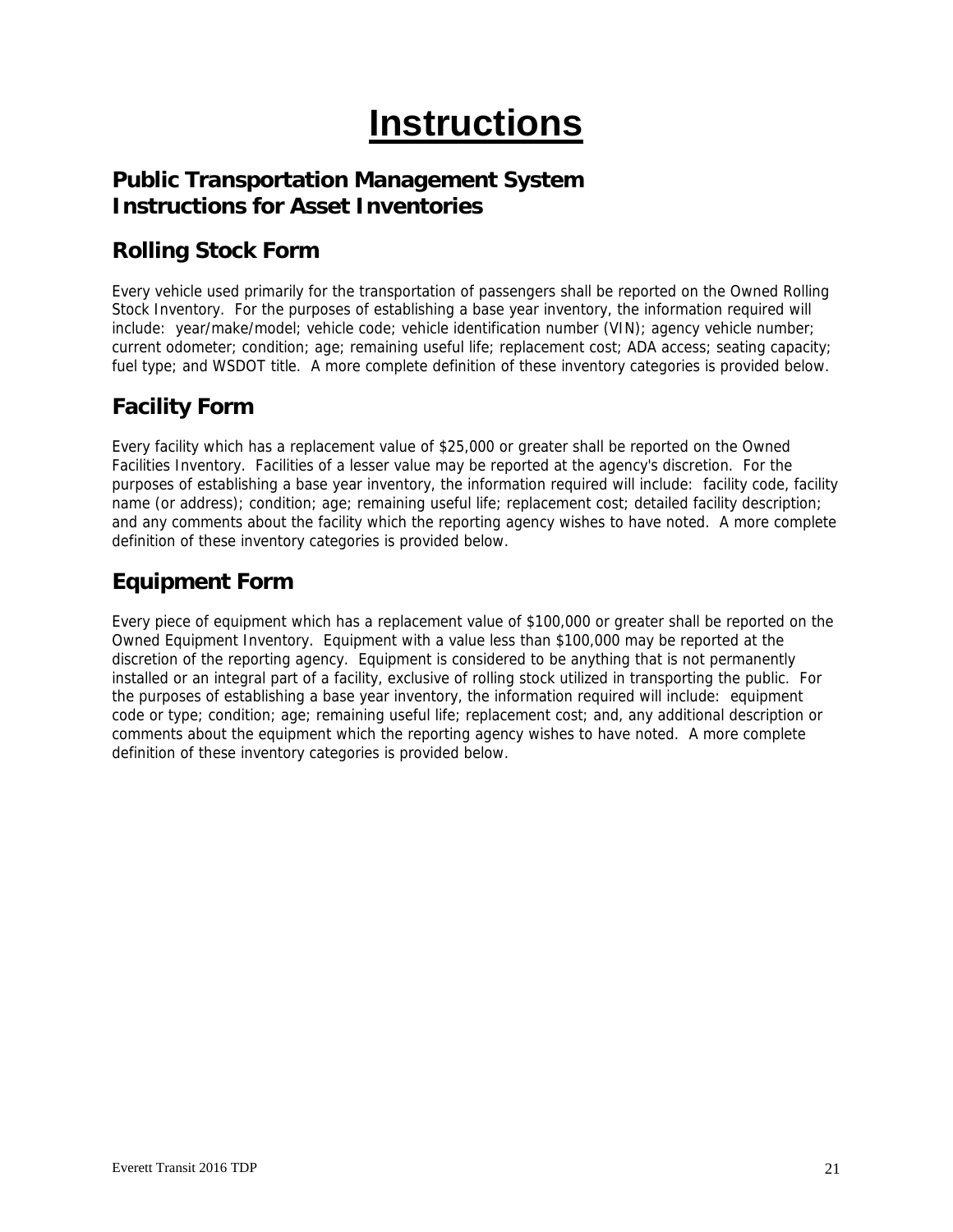# **Inventory Definitions**

| Year/Make/Model                   | Year: Year of vehicle manufacture.<br>Make: The name of the manufacturer of the vehicle.<br>Model: Name or number of vehicle model.                                                                                                                                                                                                                                                                                          |
|-----------------------------------|------------------------------------------------------------------------------------------------------------------------------------------------------------------------------------------------------------------------------------------------------------------------------------------------------------------------------------------------------------------------------------------------------------------------------|
| Vehicle Code or Equipment<br>Code | A table of rolling stock categories provided below assigns a code for each<br>vehicle type. A list of examples of equipment types and code number is<br>shown below.                                                                                                                                                                                                                                                         |
| Condition                         | The point rating that best describes the condition of the asset.<br>Maintenance staff should be involved in establishing the condition score.<br>If there are any issues related to the asset that are considered significant<br>enough to be noted, please provide a comment in the appropriate column<br>or attach an additional comment page. Example might be plans for<br>rehabilitation or identification of "lemons". |
| Age                               | Years since the facility was completed and opened for use or years since<br>the manufacture of equipment or vehicle.                                                                                                                                                                                                                                                                                                         |
| Remaining Useful Life             | The estimated number of years that the asset will be able to carry out its<br>intended purpose before being replaced.                                                                                                                                                                                                                                                                                                        |
| Replacement Cost                  | The current year estimated purchase price for a new vehicle or equipment<br>of this type. The current year estimated replacement cost for a new<br>facility on the same site. Do not include costs for replacement of the land<br>on which the facility is located.                                                                                                                                                          |
| Seating Capacity                  | Number of seats available to the public (includes driver for rideshare<br>vehicles). Indicate the number of positions for wheelchairs as '+' and<br>indicate that number (example: $30+2$ ).                                                                                                                                                                                                                                 |
| Fuel Type                         | Indicate the fuel type by listing the appropriate letter: diesel (D),<br>gasoline (G), biodiesel (BD), electric (E), diesel/electric (DE), compressed<br>natural gas (CNG).                                                                                                                                                                                                                                                  |
| <b>WSDOT Title</b>                | Is the title to this vehicle currently held by WSDOT?                                                                                                                                                                                                                                                                                                                                                                        |
| Comments                          | If there are any issues related to the asset that are considered significant,<br>they should be noted. If your comments exceed two lines, please attach<br>a separate comment page.                                                                                                                                                                                                                                          |
|                                   | Examples of comments regarding equipment or rolling stock might be<br>plans for rehabilitation, elimination, or anticipated replacement due to<br>changes in technology or other requirements.                                                                                                                                                                                                                               |
|                                   | Examples for facility comments might be plans for rehabilitation,<br>elimination, or anticipated relocation of some functions from this site to<br>another. Problems with specific subsystems or issues regarding ability to<br>address regulatory requirements might be noted here.                                                                                                                                         |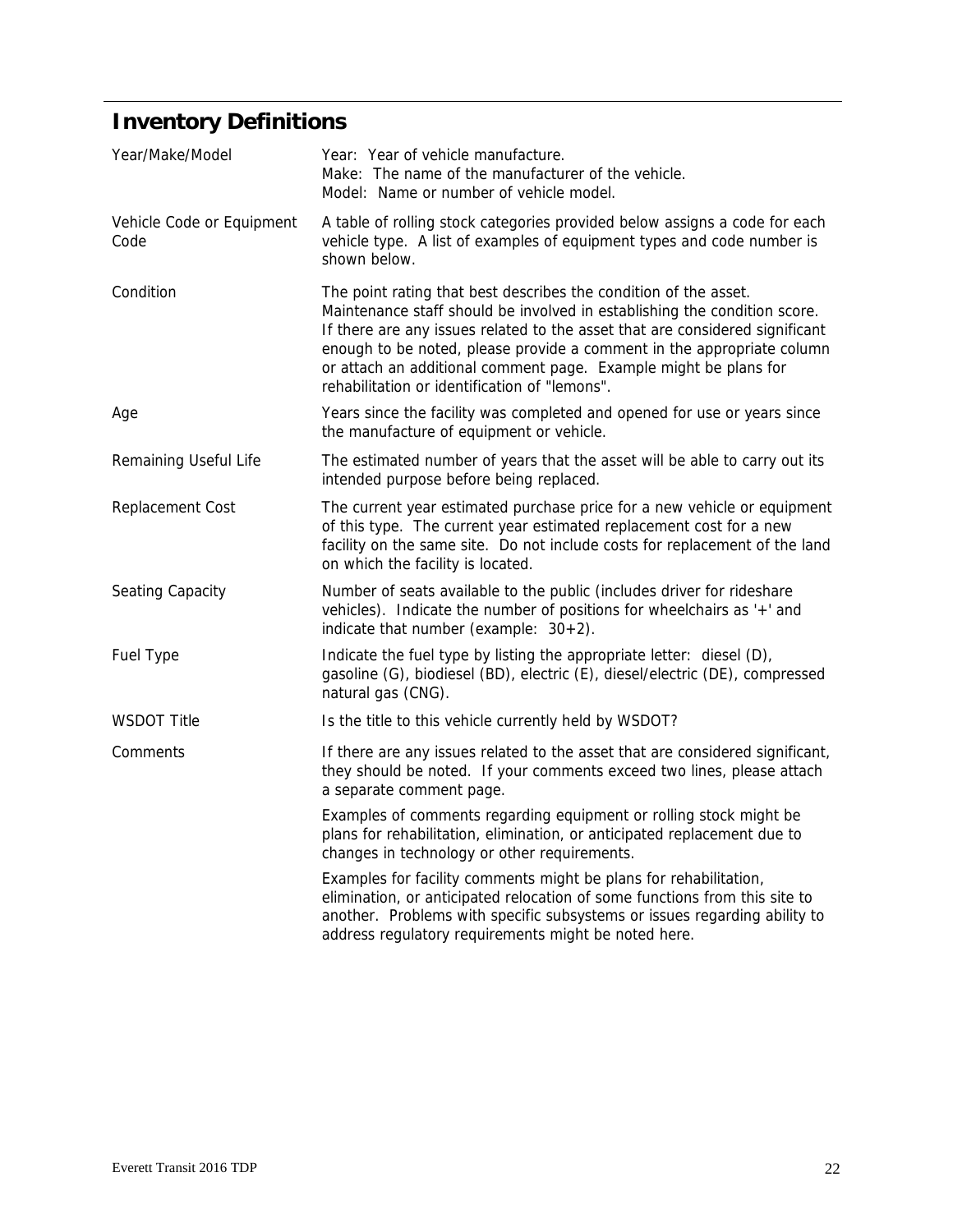### **Vehicle Codes**

| 01 | Bus - 40 ft.                     | 15 | Rail Cars - LRT                      |
|----|----------------------------------|----|--------------------------------------|
| 02 | Bus - 35 ft.                     | 16 | Rail Cars - Rapid                    |
| 03 | Bus - 30 ft.                     | 17 | Rail Cars - Commuter Self-Propelled  |
| 04 | Bus $-$ < 30 ft.                 | 18 | Rail Cars - Commuter Trailer         |
| 05 | <b>Bus</b> - articulated         | 19 | Rail Cars - Trolley                  |
| 06 | Bus - Intercity                  | 20 | Rail Cars - Intercity                |
| 07 | <b>Bus</b> - Trolley             | 21 | Locomotive                           |
| 08 | <b>Bus - Trolley Articulated</b> | 22 | Cable Car                            |
| 09 | Bus - Double Deck                | 23 | People Mover                         |
| 10 | <b>Bus - Dual Propulsion</b>     | 24 | Car - Incline Railway                |
| 11 | Cutaway (under 30 ft.)           | 25 | Fixed Guideway Cars (e.g., Monorail) |
| 12 | Body-on-Chassis (under 30 ft.)   | 26 | <b>Ferry Boats</b>                   |
| 13 | Van - Vanpool                    | 27 | <b>Streetcar Replicas</b>            |
| 14 | Van - Special Service            | 28 | Other                                |

### **Facility Codes**

| 01 | <b>Power Distribution Substations</b>     | 13 | Incline Railway                               |
|----|-------------------------------------------|----|-----------------------------------------------|
| 02 | <b>Tunnels</b>                            | 14 | <b>Track System</b>                           |
| 03 | <b>Bridges</b>                            | 15 | Overhead Power Distribution System            |
| 04 | Elevated Right of Way/Track               | 16 | Passenger Amenities (Shelter, Restrms, etc.)  |
| 05 | People Mover                              | 17 | Terminals, Intermodal                         |
| 06 | <b>Transit Center</b>                     | 18 | Toll Booths                                   |
| 07 | <b>Boarding Platforms/Stations/Floats</b> | 19 | Uncovered Bus Storage                         |
| 08 | Pedestrian Access Facilities              | 20 | Covered Bus Storage                           |
| 09 | Park and Ride Lots                        | 21 | Wash Islands/Fuel Islands                     |
| 10 | <b>Administration Building</b>            | 22 | Warehouse/Storage                             |
| 11 | Maintenance Building                      | 23 | Multifunctional (Ops. & Maint.; Ops & Admin.) |
| 12 | Rail Yards/Shop                           | 24 | Other                                         |

### **Equipment Codes**

- 01 Line Equipment/Structures
- 02 Fare Collection Equipment (Stationary)
- 03 Surveillance/Security System
- 04 Automated Data Processing or Computer Hardware/Software Systems
- 05 Support Vehicles/Vessels
- 06 Work Trains
- 07 Train Control/Signal Systems
- 08 Radio System (Stationary)
- 09 Shop equipment (Other than permanently installed; e.g. port hoist)
- 10 Signage systems
- 11 Navigational Devices (ex. Dolphins & wingwalls)
- 12 Life Safety Equipment
- 13 Bicycle Locker/Racks (Stationary)
- 14 Accessibility Devices
- 15 Power Distribution Control and Monitoring System
- 16 Other (Be sure to include complete description)